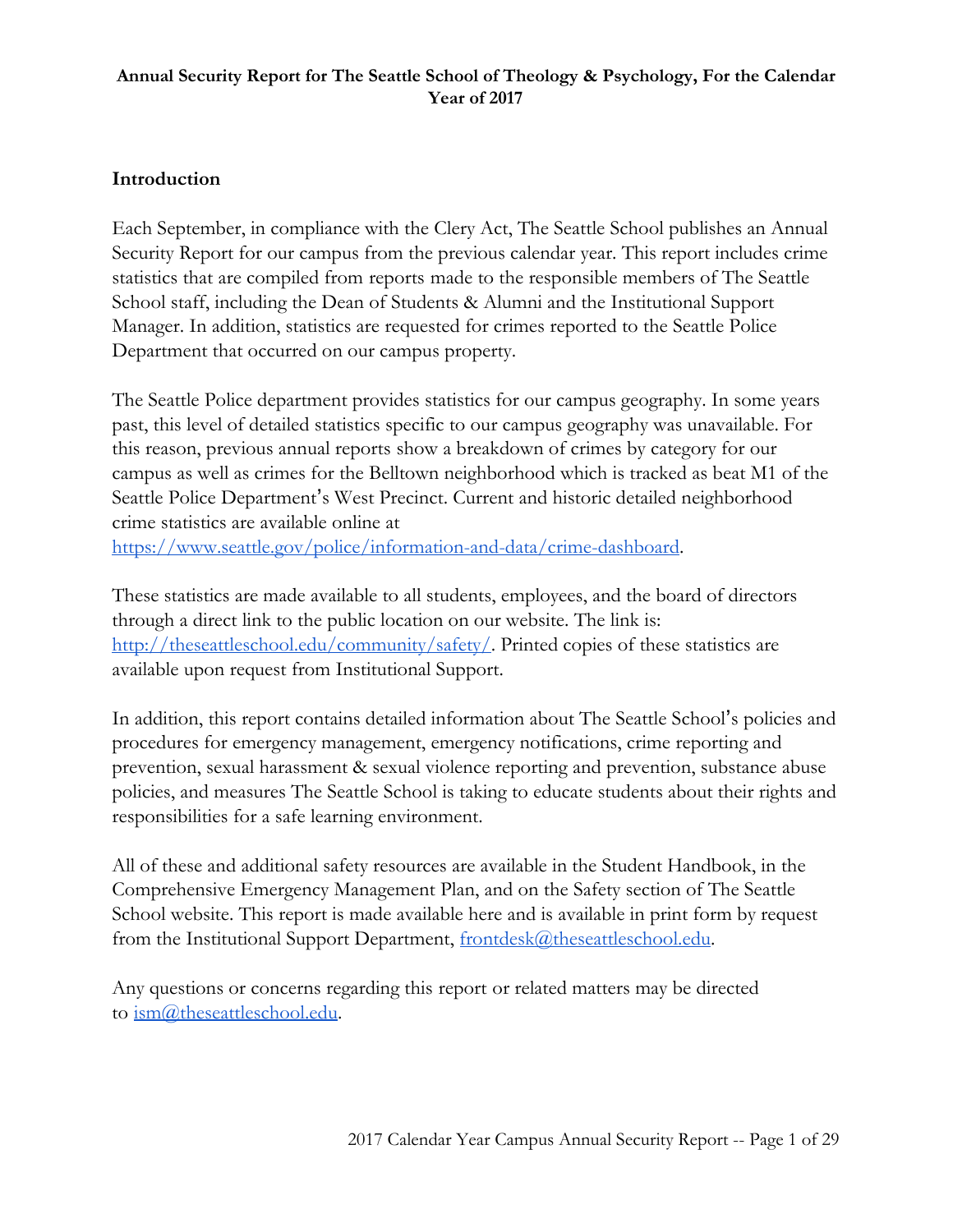# **Campus Crime Statistics**

The following statistics represent data collected by The Seattle School of Theology & Psychology from reports made to The Seattle School and the Seattle Police Department concerning crimes occurring on our campus geography (defined as our building and immediately adjoining public property: sidewalks and streets) in the 2017 calendar year.

|  |  |  |  | Reported Crimes on The Seattle School Campus & Immediately Adjoining Public Property |  |  |  |
|--|--|--|--|--------------------------------------------------------------------------------------|--|--|--|
|  |  |  |  |                                                                                      |  |  |  |

|                                                                             | <b>On Campus</b>      | <b>Adjacent Public Property</b> |
|-----------------------------------------------------------------------------|-----------------------|---------------------------------|
| Murder & Non-Negligent<br>Manslaughter                                      | $\theta$              | $\overline{0}$                  |
| <b>Negligent Manslaughter</b>                                               | $\overline{0}$        | $\theta$                        |
| <b>Forcible Sex Offenses</b><br>(e.g. rape, fondling)                       | $\Omega$              | $\theta$                        |
| <b>Non-Forcible Sex Offenses</b><br>(e.g. statutory rape, incest)           | $\overline{0}$        | $\theta$                        |
| Robbery                                                                     | $\overline{0}$        | $\mathbf{1}$                    |
| <b>Aggravated Assault</b>                                                   | $\overline{0}$        | $\overline{0}$                  |
| <b>Burglary</b>                                                             | $\overline{0}$        | 6                               |
| <b>Motor Vehicle Theft</b><br>(Does not include theft from a Motor Vehicle) | $\overline{0}$        | $\overline{0}$                  |
| Arson                                                                       | $\overline{0}$        | $\Omega$                        |
| <b>Domestic Violence</b>                                                    | $\Omega$              | 3                               |
| <b>Dating Violence</b>                                                      | $\overline{0}$        | $\overline{0}$                  |
| Stalking                                                                    | $\overline{0}$        | $\overline{0}$                  |
|                                                                             | <b>Other Offenses</b> |                                 |
| <b>Theft Other</b>                                                          | $\overline{0}$        | 11                              |
| <b>Malicious Harassment</b>                                                 | $\theta$              | $\mathbf{1}$                    |
| <b>Simple Assault</b>                                                       | $\overline{0}$        | 3                               |
| Vandalism                                                                   | $\overline{0}$        | $\overline{c}$                  |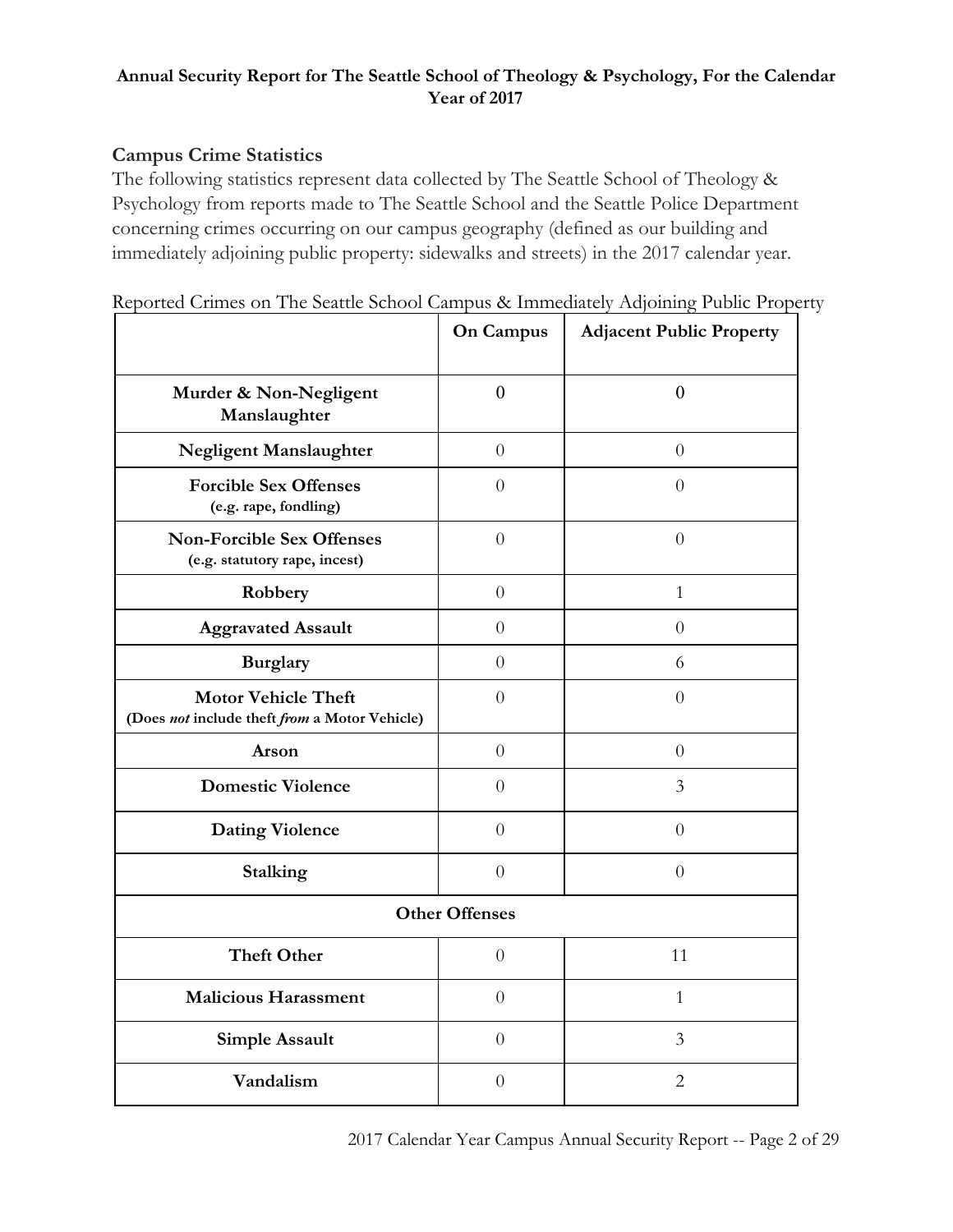**Annual Security Report for The Seattle School of Theology & Psychology, For the Calendar Year of 2017**

| <b>Trespass</b>           | 0 |   |  |  |  |  |
|---------------------------|---|---|--|--|--|--|
| Other Offenses, Cont'd.   |   |   |  |  |  |  |
| Collision/Traffic         |   | 8 |  |  |  |  |
| Disturbance - Other       |   |   |  |  |  |  |
| <b>Found Property</b>     |   |   |  |  |  |  |
| <b>Warrant Arrest</b>     |   |   |  |  |  |  |
| <b>Family Disturbance</b> |   |   |  |  |  |  |

(Figures are based on reports filed with The Seattle School or the Seattle Police Department)

The Seattle Police Department does not currently make available statistics for domestic violence by neighborhood. Citywide, in 2013, domestic violence accounted for 30% of all recorded aggravated assaults.

Reported Hate Crimes\*\* on The Seattle School Campus & Immediately Adjoining Public Property

|                                                                             | <b>On Campus</b> | <b>Adjacent Public</b><br>Property |
|-----------------------------------------------------------------------------|------------------|------------------------------------|
| Murder & Non-Negligent Manslaughter                                         | $\theta$         | $\mathcal{O}$                      |
| <b>Negligent Manslaughter</b>                                               | $\theta$         | $\theta$                           |
| <b>Forcible Sex Offenses</b><br>(e.g. rape, fondling)                       | $\overline{0}$   | $\theta$                           |
| <b>Non-Forcible Sex Offenses</b><br>(e.g. statutory rape, incest)           | $\overline{0}$   | $\overline{0}$                     |
| Robbery                                                                     | $\overline{0}$   | $\theta$                           |
| <b>Aggravated Assault</b>                                                   | $\theta$         | $\theta$                           |
| <b>Burglary</b>                                                             | $\theta$         | 0                                  |
| <b>Motor Vehicle Theft</b><br>(Does not include theft from a Motor Vehicle) | $\theta$         | $\theta$                           |
| Arson                                                                       | $\theta$         | $\theta$                           |
| <b>Domestic Violence</b>                                                    | $\theta$         | 0                                  |
| <b>Dating Violence</b>                                                      | $\theta$         | $\left( \right)$                   |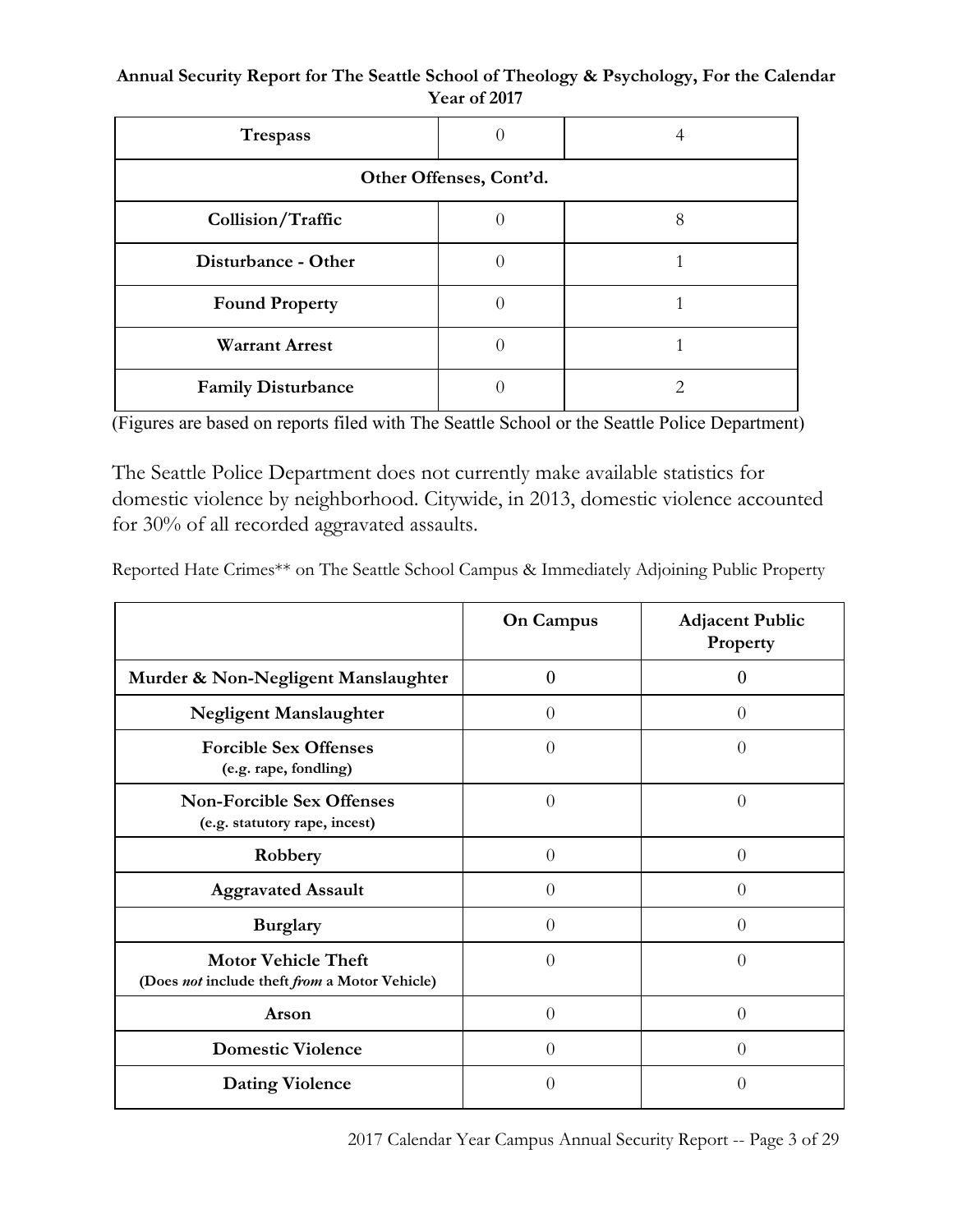| Continued - Reported Hate Crimes* on The Seattle School Campus & Immediately Adjoining<br><b>Public Property</b> |  |    |  |
|------------------------------------------------------------------------------------------------------------------|--|----|--|
| Stalking                                                                                                         |  |    |  |
| <b>Malicious Harassment</b>                                                                                      |  | 1∗ |  |

*\*Classified as Anti-Sikh, case# available upon request, [ism@theseattleschool.edu](mailto:ism@theseattleschool.edu)*

\*\*Crimes are classified as a hate crime when there is evidence that a victim was intentionally selected on the basis of gender, sexual orientation, race, religion, ethnicity, or disability. If a hate crime occurs, it will be identified by nature of the discrimination (i.e. gender, religion, etc.).

The City of Seattle does not currently distinguish hate crimes in its available crime statistics sorted by neighborhood.

# **Additional statistics for the 2011 - 2016 calendar years are included as an appendix at the end of this document.**

# **The Seattle School Safety Policies and Procedures**

# **Notifications and Evacuation**

The Seattle School's emergency response and evacuation information are available in full, online in our Comprehensive Emergency Management Plan (CEMP), located at: [http://theseattleschool.edu/docs/Comprehensive+Emergency+Management+Plan.p](http://theseattleschool.edu/docs/Comprehensive+Emergency+Management+Plan.pdf) [df](http://theseattleschool.edu/docs/Comprehensive+Emergency+Management+Plan.pdf). This document is also available in print by request from the Institutional Support Manager. The following policies can be found in the CEMP.

# **Timely Warnings and Emergency Notifications**

Whenever there is an active, ongoing threat to the safety of individuals on or in the vicinity of The Seattle School campus, members of the Emergency Response Team are responsible for distributing clear information to all students, faculty, and staff in a timely manner so that each person can make adequately informed decisions about their personal safety. These are known as Timely Warnings and are issued to all constituents of The Seattle School campus (all students, faculty, staff, and board members).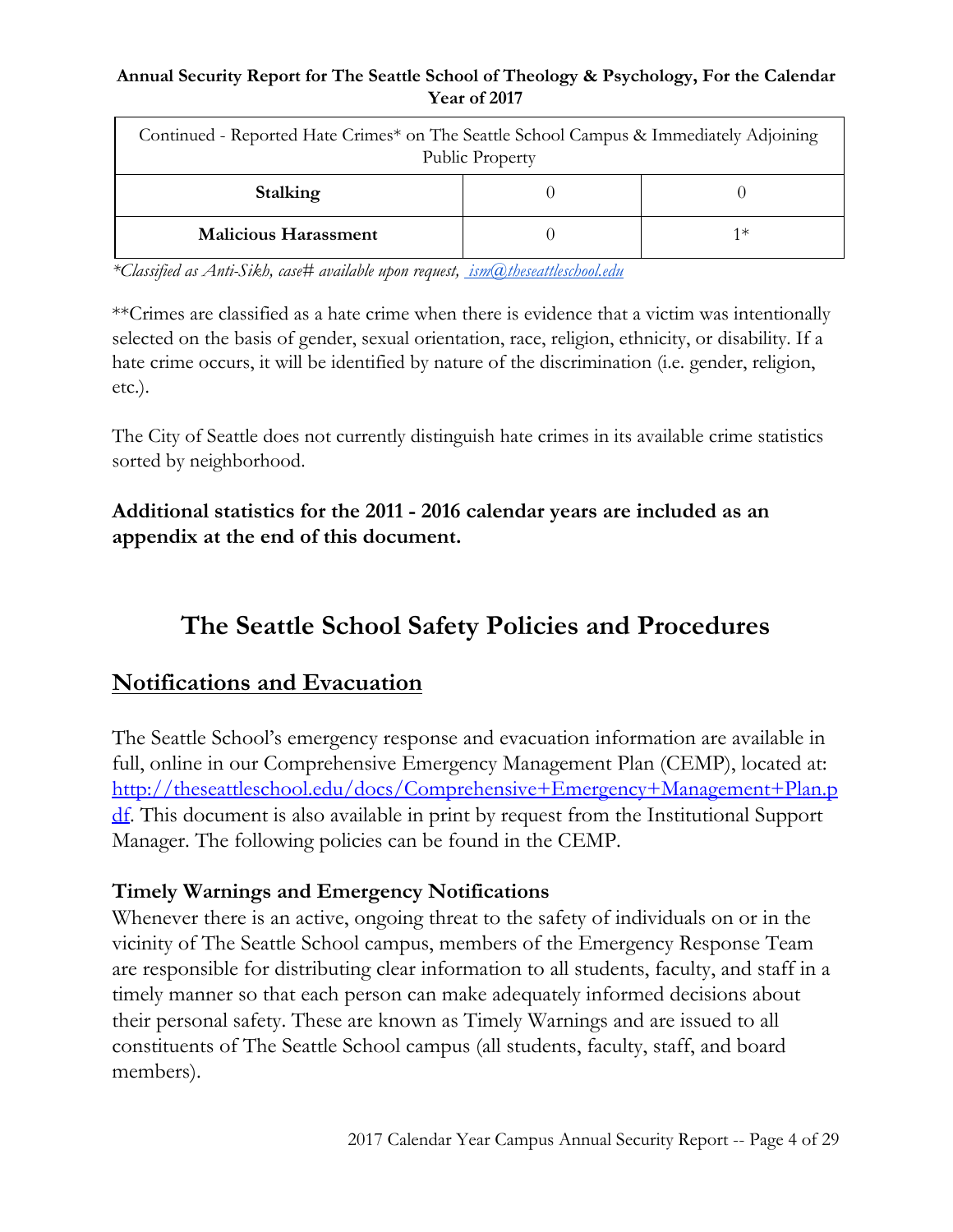- Depending on the nature of the emergency, timely warnings will include the use of email notification via campus email addresses, building intercom systems, fire evacuation alarms, and newsletter announcements. In certain circumstances, text may be used instead or in addition to email, but only with permission.
- Non-emergency but ongoing safety concerns will be communicated to all constituents through safety updates in weekly newsletters and/or special all-campus emails as necessary.

# **Evacuation Plan**

In the event of an emergency requiring evacuation, The Seattle School staff will announce an evacuation using the building's P.A. (public address) system or the automated fire alarm system. If these systems are not working, staff members who are able to safely do so, will perform a walk- through of the building and provide verbal notification of evacuation.

When an evacuation is announced everyone inside the building is required to leave immediately and proceed to one of the following two areas:

<u>Assembly Area #1:</u> The sidewalk across Wall St and along Elliott Ave – Elliott & Wall. First priority is to quietly gather in this area and await further instructions. In the unlikely event that Assembly Area #1 is compromised, proceed directly to <u>Assembly Area #2:</u> On Alaskan Way – across the railroad tracks on the sidewalk and near the bus stop. As above, quietly await further instructions. If neither Assembly Area is available, faculty and staff are to use their discretion in directing people at least 50 feet away from the building.

Once at the Assembly Area, an "Area Captain" will be selected. The Area Captain will then commence taking a written roll call of all present, and assist in meeting emergency medical needs. This list will be delivered to the Emergency Response Team as soon as possible. All students and staff must remain in the Assembly Area until roll call is completed. This is vital information, as it will be used to determine those in need, as well as to reassure families of the safety of their loved ones.

# **Building and Safety Policies**

These policies may be found in the Student Handbook, available online at [http://theseattleschool.edu/wp-content/uploads/2018/08/2018-2019-Student-Hand](http://theseattleschool.edu/wp-content/uploads/2018/08/2018-2019-Student-Handbook-082618.pdf) [book-082618.pdf,](http://theseattleschool.edu/wp-content/uploads/2018/08/2018-2019-Student-Handbook-082618.pdf) or in print, by request from the office of the Registrar.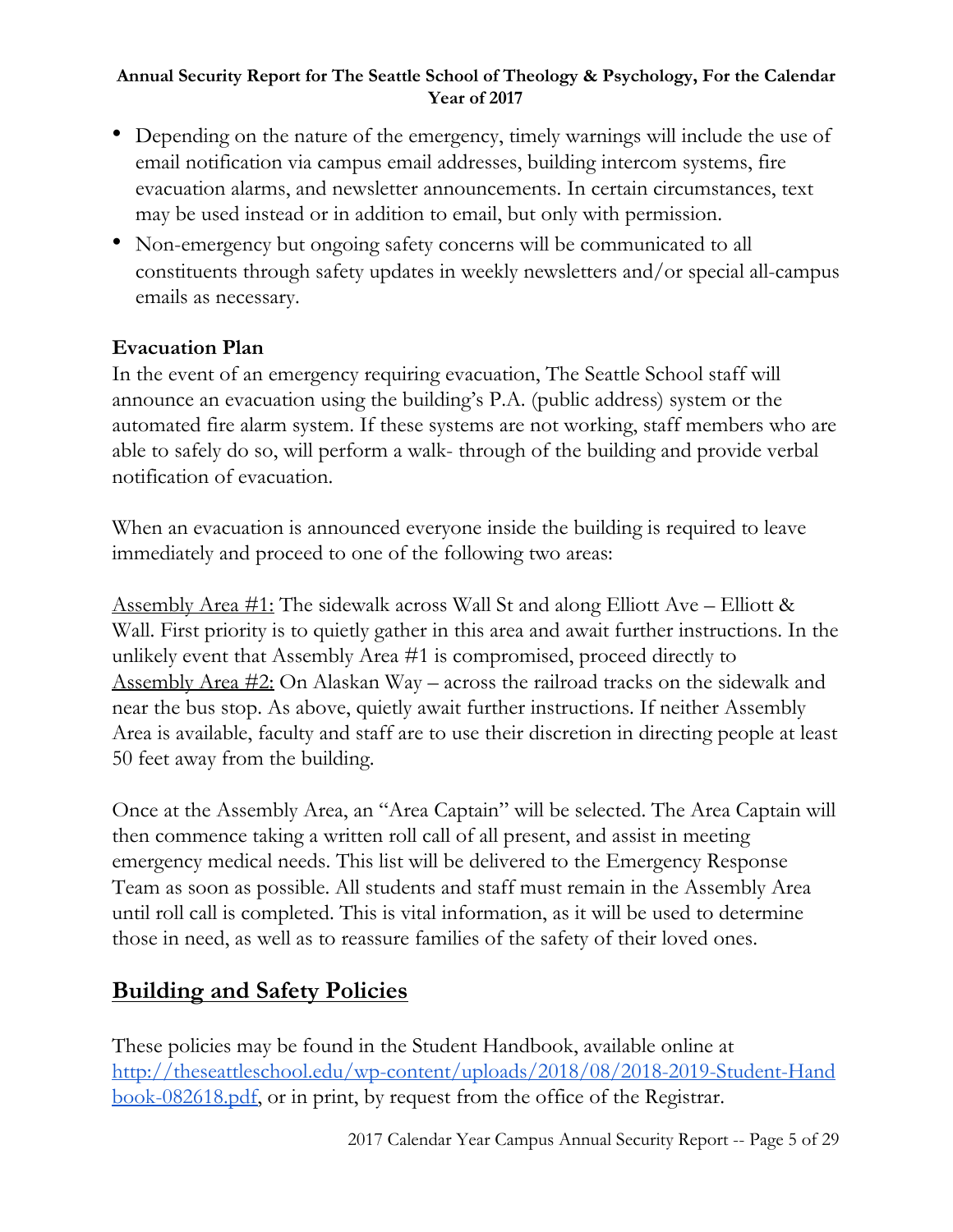# **Building Hours**

Weekday: During the week the building will open at 7:30a and closes at 9:00p (8:00a - 5:00p on Fridays). The front door will be locked at dusk or by 6:00 p.m. – a student must present his/her Seattle School Identification card at the front desk to be allowed entrance if they are not known by the front desk staff.

Weekend: When classes are meeting the building is open on Saturdays from 11:00a – 3:30p. and closed on Sunday unless there are intensive courses or conferences scheduled.

Building hours are shortened (generally 8:00a – 4:30p, Monday-Friday) when classes are not in session. Reminder of these shortened hours are on the website and in the newsletter.

# **Campus Security/Crime Awareness**

Students, staff, and faculty are encouraged to report any criminal or suspicious activity, and are made aware of the need for everyone to be responsible for their own security and the security of others. To file a report, contact the Director of Institutional Support (206-876-6152). When a person files a complaint or applies for assistance, all pertinent information is obtained and is officially documented by the completion of an Accident/Injury/Crime Incident Report.

# **The Clery Act – Campus Security and Crime Statistics**

The federal government mandates that every college or institution that provides Title IV Financial Aid to its students must comply with the Clery Act; the new name for the Student Right-to-Know and Campus Security Act. The Seattle School crime statistics are compiled on a yearly basis from daily records maintained by the Director of Institutional Support. Data from local law enforcement is also included when applicable in an effort to ensure that all crimes are reported. The Seattle School Security Report is posted on the website. Printed versions of this report are readily available from the Institutional Support Department at the front desk.

# **Fire**

In the case of a fire:

- Pull the nearest fire alarm to alert other persons to exit the building.
- At any campus phone dial 9-911.
- Give specific information as to the nature of the fire and its specific location.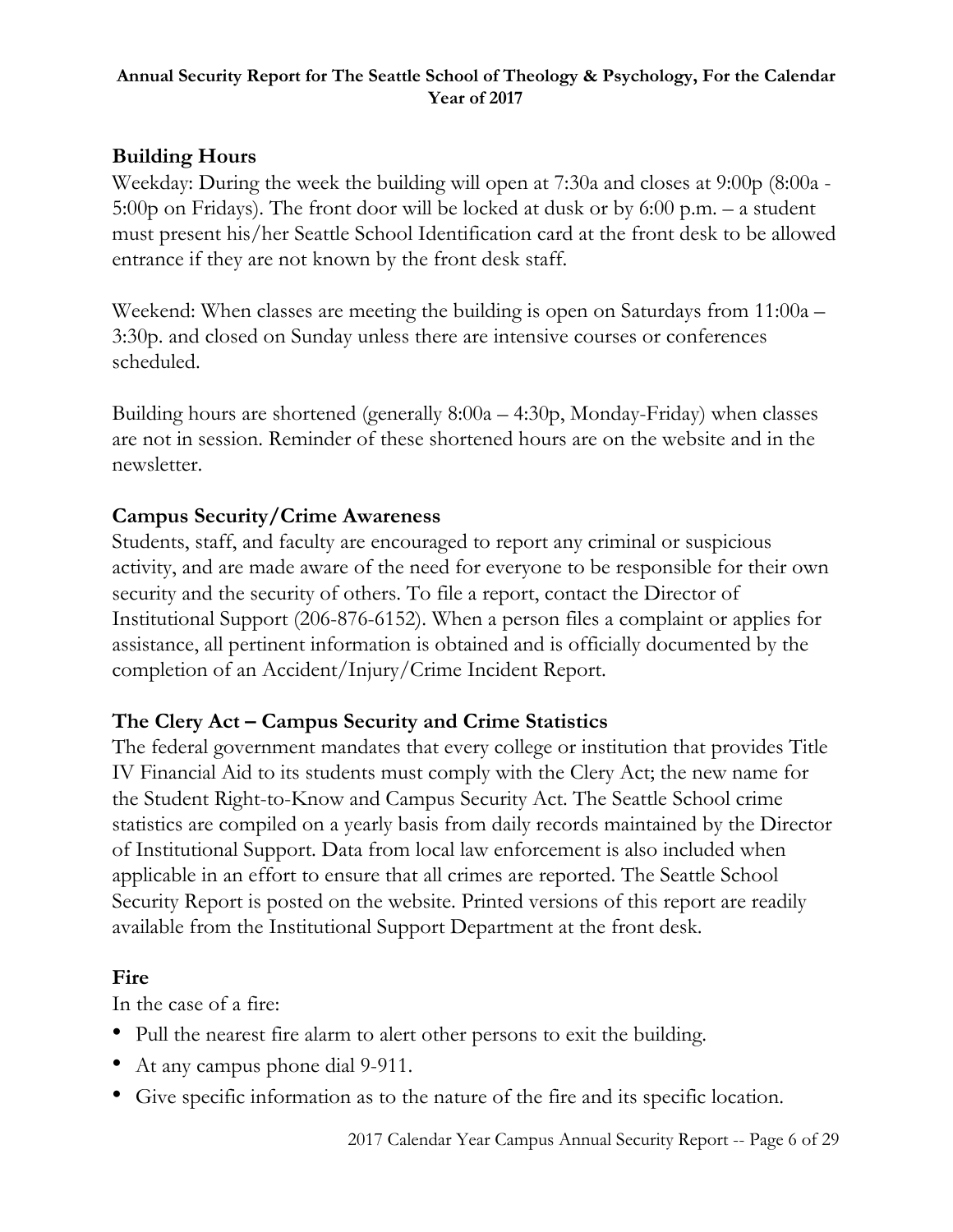• The campus address is 2501 Elliott Avenue, Seattle, WA 98121, and the phone number is (206) 876-6100.

Contact front desk staff to locate nearest fire extinguisher and follow directions on the extinguisher. The three basic ways to put out a fire are (1) take away its fuel, (2) take away its air (smother it), and (3) cool it with water or fire extinguishing chemicals. Never use water on an electrical fire; rather use only fire extinguishing chemicals.

# **Health**

If a situation is obviously life-threatening, such as heart attack, choking, or severe injury: at any campus phone dial 9-911. Give specific information as to the nature of the problem and the specific location of the injured person. The campus address is 2501 Elliott Avenue, Seattle, WA 98121, and the phone number is (206) 876-6100.

First-Aid kits are located on all floors: 2nd/Ground floor kit is at the front desk, the 3rd floor kit is located just outside the Large Classroom and the 4th floor kit is located in the Northwest corner in the kitchen area. A list of First-Aid Certified employees is posted on each First Aid station. If a situation is not life-threatening: contact the Front Desk, ext. 100.

AED units - Automated External Defibrillators - The Seattle School building has two (2) registered AED units, one is mounted on the post by the front desk, just inside the main entry and the second is mounted on the 4th floor in the Northwest corner, near the kitchen. Contact the front desk immediately (ext. 100) if an AED is required or requested.

# **Persons Exhibiting Threatening Behavior**

The Seattle School strives to have an environment free from intimidation, threats or violent acts. Such conduct includes any form of intimidating, threatening or hostile behavior, physical altercations, vandalism, arson, sabotage, use or display of weapons, carrying weapons onto school property, or any other act which The Seattle School deems inappropriate under this policy. Likewise, jokes or offensive comments about violence or weapons are not tolerated. Such conduct may result in discipline, including suspension, termination or expulsion.

If a stranger is menacing, threatening, out of control, displaying a weapon, etc.: from any campus phone, dial 9-911. Give specific information to the police as to the nature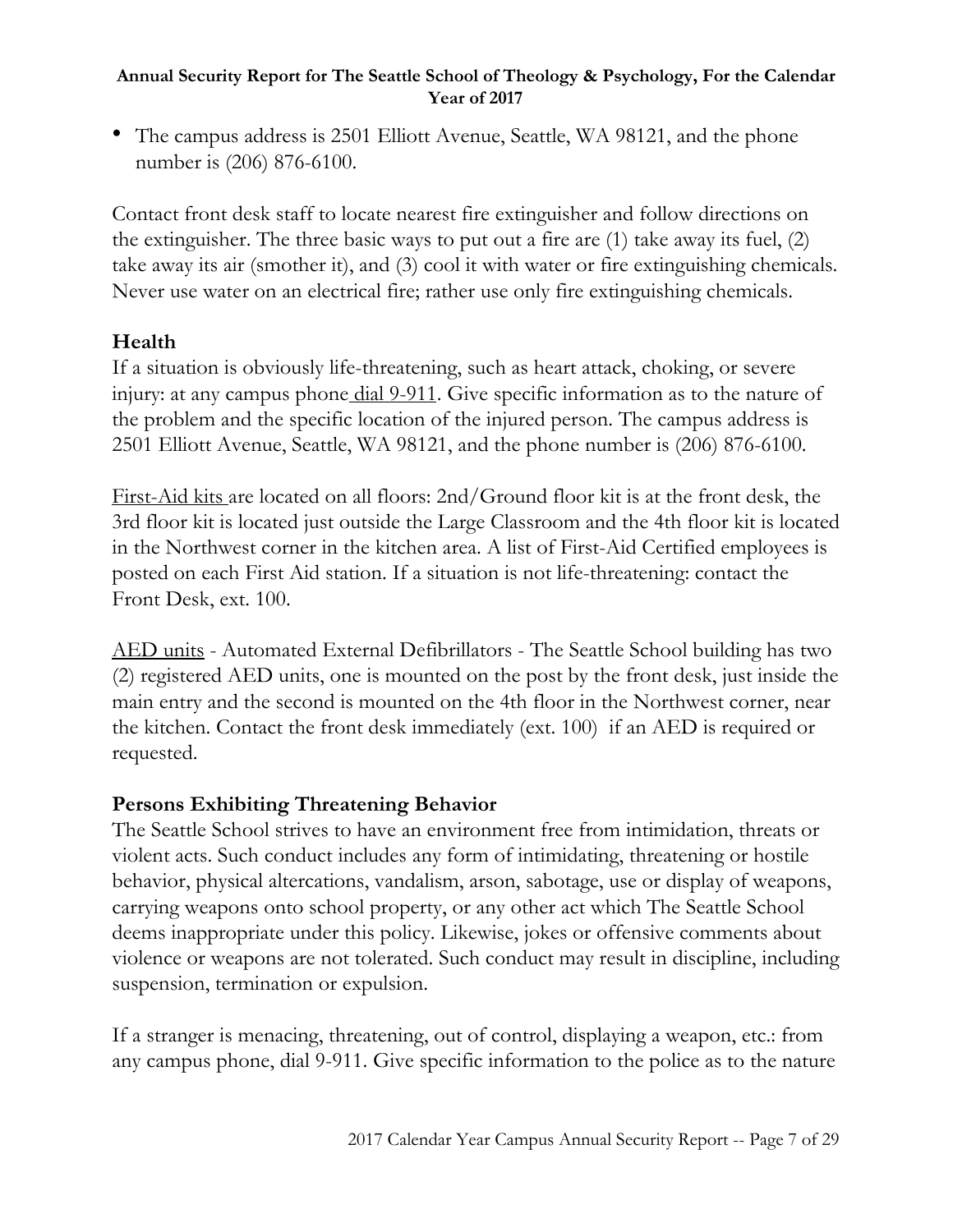of the situation and its specific location. The campus address is 2501 Elliott Avenue, Seattle, WA 98121, and the phone number is (206) 876-6100.

Contact administrative staff immediately. Do not attempt to resolve the situation alone.

# **Student Entrances and Exits**

Students may enter/exit the building by using the main Seattle School entrance. During the school week, the main entrance is open from 8 a.m. until 6 p.m. To access the building before or after hours, you must contact the Facilities Manager, Jose de los Santos, <u>idelossantos@theseattleschool.edu</u>, and **only** in case of emergency. To access stairwells and elevators during business hours, the student must use his/her Seattle School identification card. Should a student need to see an administrator or faculty member, he/she should check in at the front desk, located in the lobby at the main Seattle School entrance.

# **Weapons & Violence Policy**

The Seattle School has a zero-tolerance policy regarding firearms or weapons on campus. Specifically students, employees, faculty and others performing services for the school (including, but not limited to, temporary employees, consultants, contractors and vendors) are prohibited from carrying, possessing or using guns or other dangerous weapons or devices for any purpose at any time on school premises.

Weapons and other dangerous devices are also prohibited off school premises while on Seattle School related business or at The Seattle School-sponsored events. People who carry a concealed-weapon permit are not allowed to carry a weapon while on school premises or while representing The Seattle School.

Anyone who has knowledge of someone violating this policy should immediately report the incident to the Institutional Support Manager. The complainant should be prepared to provide any relevant information that prompted him/her to observe or suspect violation. The front desk staff or any school administrator has the right to confiscate weapons from people in violation of this policy. Failure to adhere to the weapons policy or failure to cooperate in an investigation is grounds for disciplinary action, up to and including suspension, termination or expulsion.

# **Weather Closures**

For closures because of weather or natural disaster, The Seattle School voicemail greeting will convey the message if the business office is closed and if classes are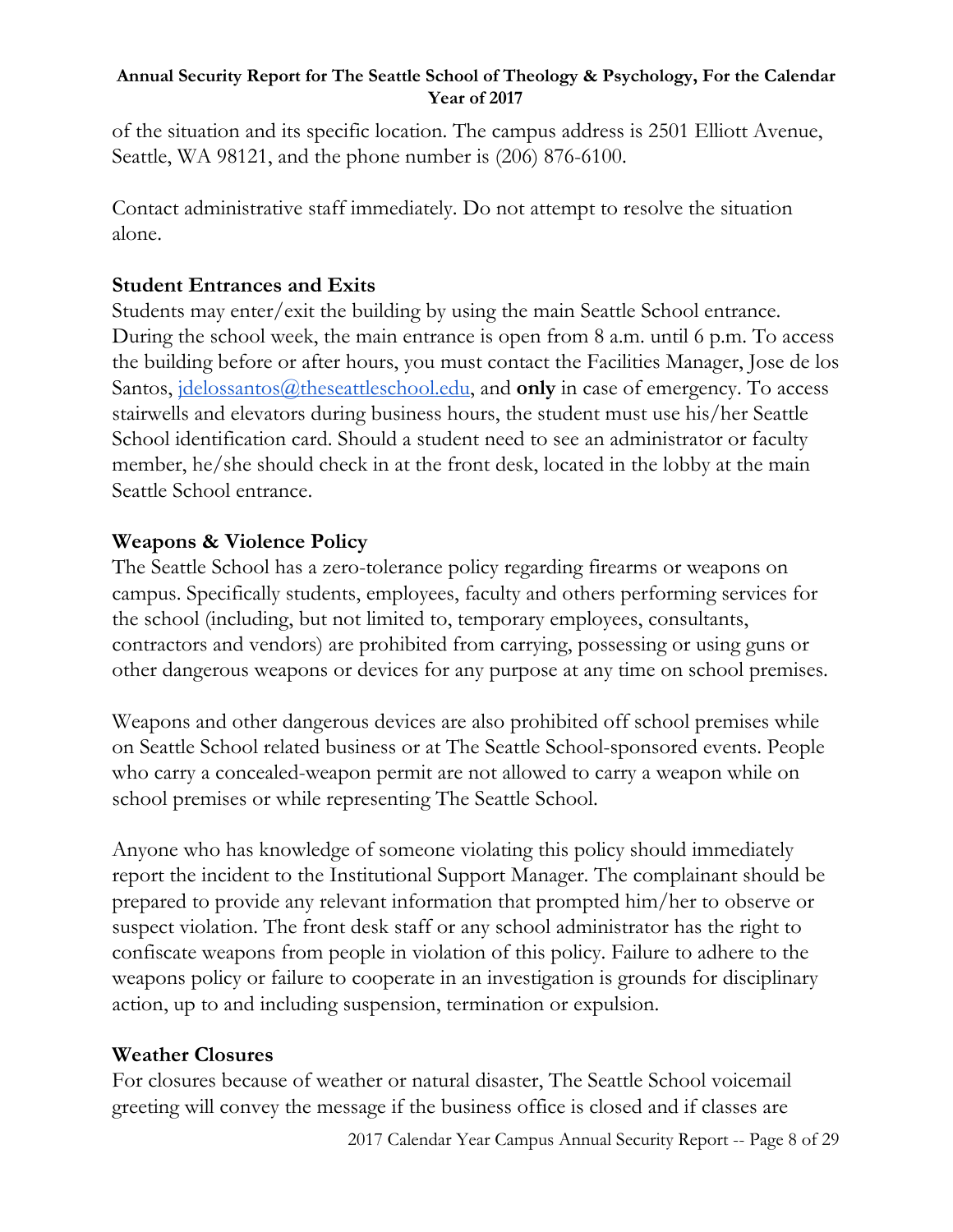cancelled for the day. The website will also list closures. These messages will be posted by 6:00 a.m.

# **Search Policy**

The Seattle School wishes to discourage theft or unauthorized possession of school property and/or property of staff, faculty, students, and visitors. To facilitate enforcement of this policy, a school representative may inspect not only desks and offices, but also persons entering and/or leaving the premises, and any packages or other belongings. Any student who wishes to avoid inspection of any articles or materials should not bring such items onto school premises.

# **Smoking**

Washington State law prohibits smoking in all places of employment. You may smoke outside provided you are not standing within 25 feet of a building entrance or exit, windows that open, or air intake equipment. Employees who observe a guest or visitor who is in violation of this policy should promptly and politely advise the individual of the policy. Any employee who violates this policy shall be subject to disciplinary action.

# **Solicitation and Sales**

The Seattle School policy prohibits distributing material or soliciting students, faculty, or staff on company premises at any time unless approved by the Chief Financial Officer. Solicitation for any purpose or cause may include requests for subscriptions, donations, pools, gifts, charities, memberships, or other forms of requests. The Student Directory, staff and/or faculty rosters and classroom time may not be used for purposes of solicitation; such use is expressly forbidden.

# **Statement of Student Rights & Responsibilities**

All students enrolled at The Seattle School assume an obligation to conduct themselves at all times as responsible members of the campus community, to respect the personal and property rights of others, and to support the educational mission of The Seattle School. The Seattle School insists that its students demonstrate personal and professional integrity in addition to academic excellence.

The Seattle School's administrators, faculty, and staff encourage student involvement in decision making. Student participation and input on institutional committees and teams are not only valued and encouraged at The Seattle School, but considered to be missionally imperative.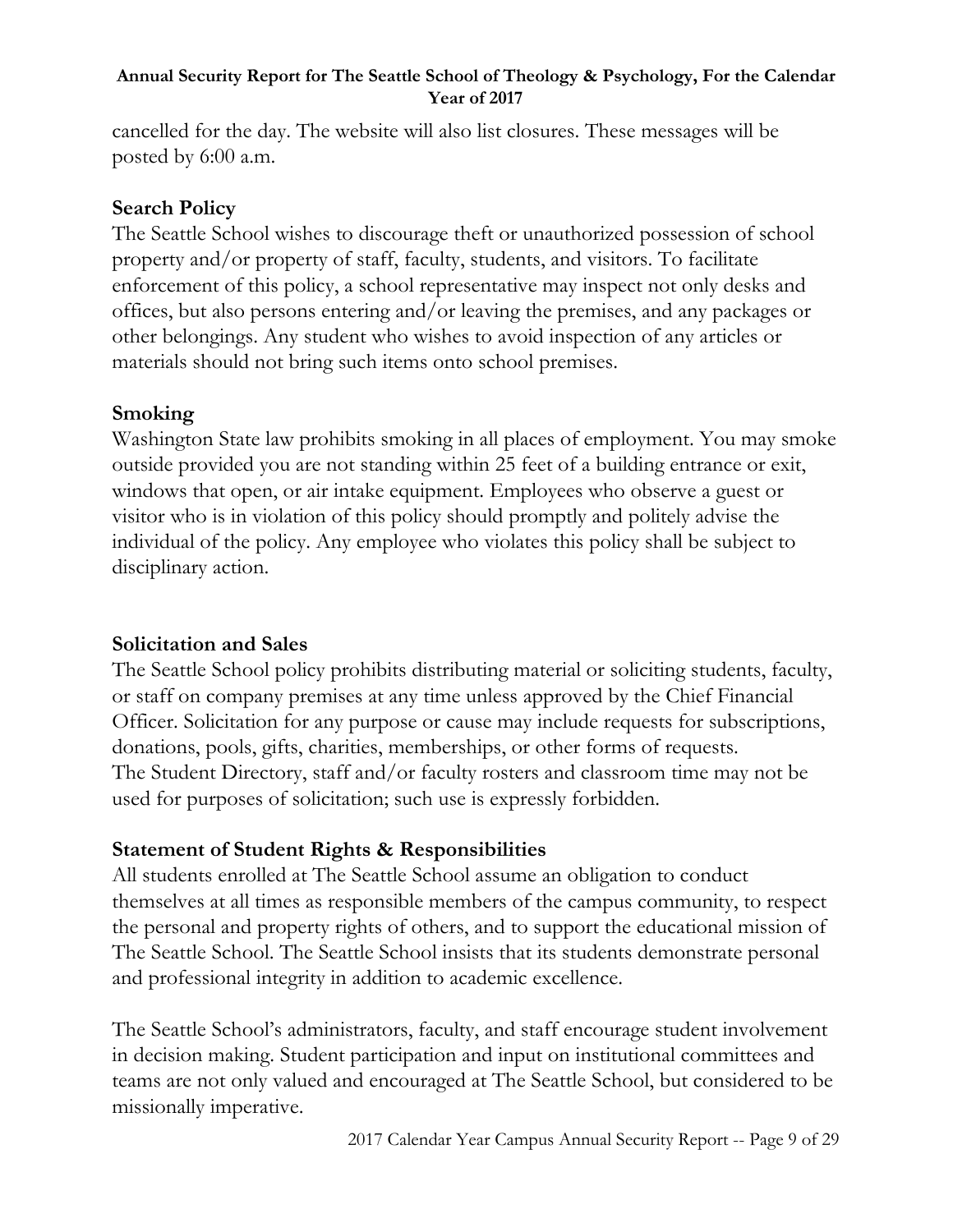# **Nondiscrimination, Harassment, Sexual Harassment, and Sexual Violence Prevention and Title IX Policies**

**The Federal Campus Sexual Assault Victims' Bill of Rights**

- **• Survivors shall be notified of their options to notify law enforcement.**
- **• Accuser and accused must have the same opportunity to have others present.**
- **• Both parties shall be informed of the outcome of any disciplinary proceeding.**
- **• Survivors shall be notified of counseling services.**
- **• Survivors shall be notified of options for changing academic and living situations.**

*The Campus Sexual Assault Victims' Bill of Rights* was signed into law by President George Bush in July of 1992. This law requires that all colleges and universities (both public and private) participating in federal student aid programs afford sexual assault victims certain basic rights. Schools found to have violated this law can be fined up to \$35,000 or lose their eligibility to participate in federal student aid programs. Complaints about schools that have failed to comply with this law should be made to the U.S. Department of Education.

These policies may be found in the Student Handbook, available online at [http://theseattleschool.edu/wp-content/uploads/2018/08/2018-2019-Student-Hand](http://theseattleschool.edu/wp-content/uploads/2018/08/2018-2019-Student-Handbook-082618.pdf) [book-082618.pdf,](http://theseattleschool.edu/wp-content/uploads/2018/08/2018-2019-Student-Handbook-082618.pdf) or in print, by request from the office of the Registrar.

# **Federal Law**

To the extent required by federal law, it is the policy of The Seattle School of Theology & Psychology (The Seattle School") not to discriminate on the basis of race, color, national origin, sex, age, religion (except in the case of employment), disability, or genetic information in its admissions, educational programs or activities, or employment. Consistent with federal law, The Seattle School will provide reasonable accommodations to persons with disabilities. As a religious educational organization, The Seattle School reserves the right to prefer employees and prospective employees on the basis of religion. The phrase "**educational programs or activities**" includes instruction, grading, financial aid, training programs, internships, externships, social and recreational activities, and other aspects of the educational programs or activities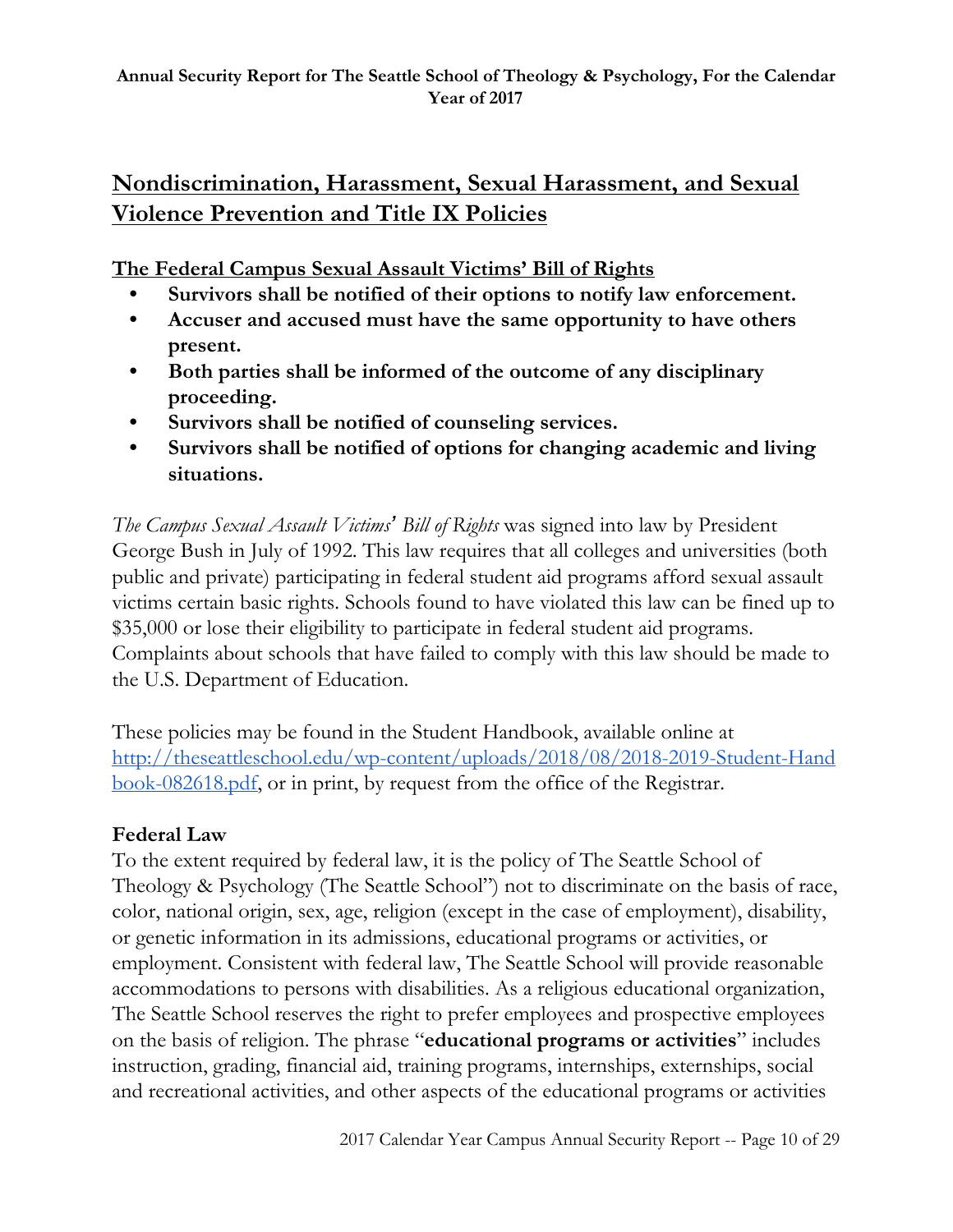at The Seattle School. Discrimination in employment prohibited by this policy includes discrimination in hiring, compensation, promotion, transfer, retirement, evaluation, discipline, benefits, termination, and other employment practices. "**Discrimination**" is defined below. "**Harassment**" is a form of discrimination, and is also prohibited by this policy.

# **Other Prohibited Discrimination and Harassment**

It is also the policy of The Seattle School not to discriminate against its students and student applicants in its admissions or other educational programs or activities on the basis of sexual orientation, marital status, or honorably discharged veteran or military status. The term "**sexual orientation**" means heterosexuality, homosexuality, bisexuality, and gender expression or identity. As defined by the Washington Law Against Discrimination, the term "**gender expression or identity**" means "having or being perceived as having a gender identity, self-image, appearance, behavior, or expression, whether or not that gender identity, self-image, appearance, behavior, or expression is different from that traditionally associated with the sex assigned to that person at birth."

# **Prohibition Against Sexual Harassment and Sexual Misconduct**

Although covered above by the prohibition against sex discrimination, The Seattle School emphasizes that it prohibits sexual harassment, which is a form of sex discrimination. Sexual harassment also includes sexual misconduct, which is also prohibited by this policy. Both of these terms are defined below, and those sections include examples of sexual harassment and sexual misconduct.

# **No Retaliation**

The Seattle School not only prohibits discrimination and harassment (including sexual harassment), but it also prohibits retaliation against any person for making a complaint about discrimination or harassment; assisting, testifying, or otherwise participating in any discrimination or harassment investigation; or otherwise opposing discrimination or harassment prohibited by this policy. This includes any retaliation against any witness or bystander who reports or provides any information about alleged discrimination or harassment, or who intervenes to stop or attempt to stop any discrimination, harassment, or sexual misconduct. "**Retaliation**" means any adverse action that might dissuade or deter a reasonable person from making or supporting a complaint of discrimination or harassment. Examples of retaliation include intimidation, threats, coercion, termination of employment, unjustified negative grades or evaluation, reduction in pay, denial of a promotion, physical assault,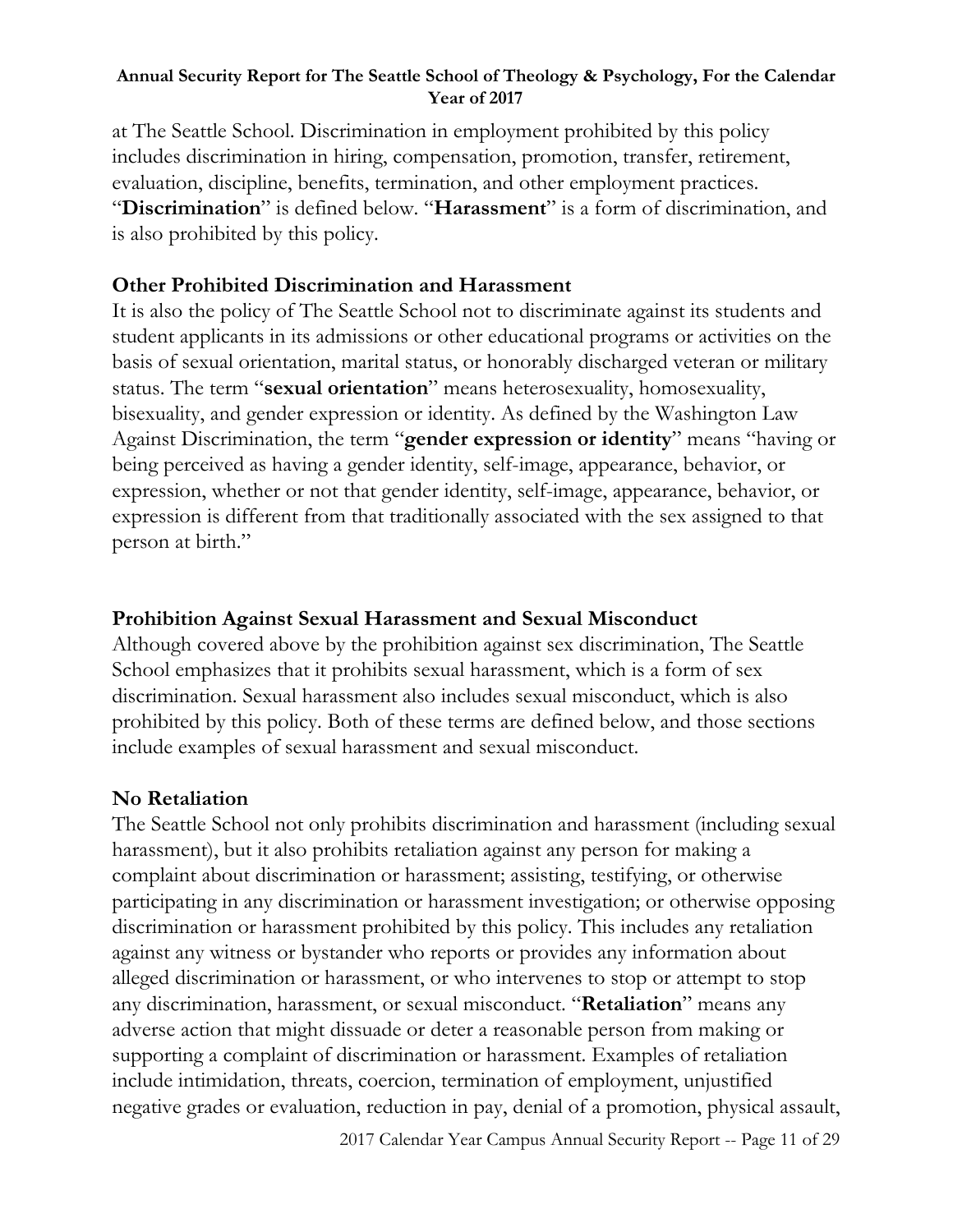and any other conduct that constitutes prohibited discrimination or harassment under this policy. Retaliation against any person thought to have engaged in any activity protected by this section, whether or not the person actually engaged in any protected activity, is also prohibited by this policy.

# **Reporting Violations; Discrimination Grievance Procedures**

# Where to File a Complaint

Any student or employee who believes he or she has suffered discrimination, harassment (including sexual harassment or sexual misconduct), or retaliation in violation of this policy, should contact one of the following individuals to file a complaint:

# **Title IX Coordinators:**

Manager of Student Life Programs (currently Rebecca Shirley) (206) 876-6137 rshirley@theseattleschool.edu 2501 Elliott Avenue Seattle, WA 98121

Director of Human Resources (currently Kartha Heinz) (206) 876-6131 kheinz@theseattleschool.edu 2501 Elliott Avenue Seattle, WA 98121

# **Discrimination Grievance Procedures**

Violations of this policy will be addressed through the Discrimination Grievance Procedures. Hard copies of the Discrimination Grievance Procedures are also available from the Title IX Coordinator and the Director of Human Resources.

# **Consequences of Violating this Policy**

Consequences for violating this policy will depend on the facts and circumstances of each particular situation.

**A.** Sanctions and corrective action could include the following: a requirement not to repeat or continue the discriminatory, harassing, or retaliatory conduct; a reprimand; a no-contact order; denial of a merit pay increase; reassignment; removal from class;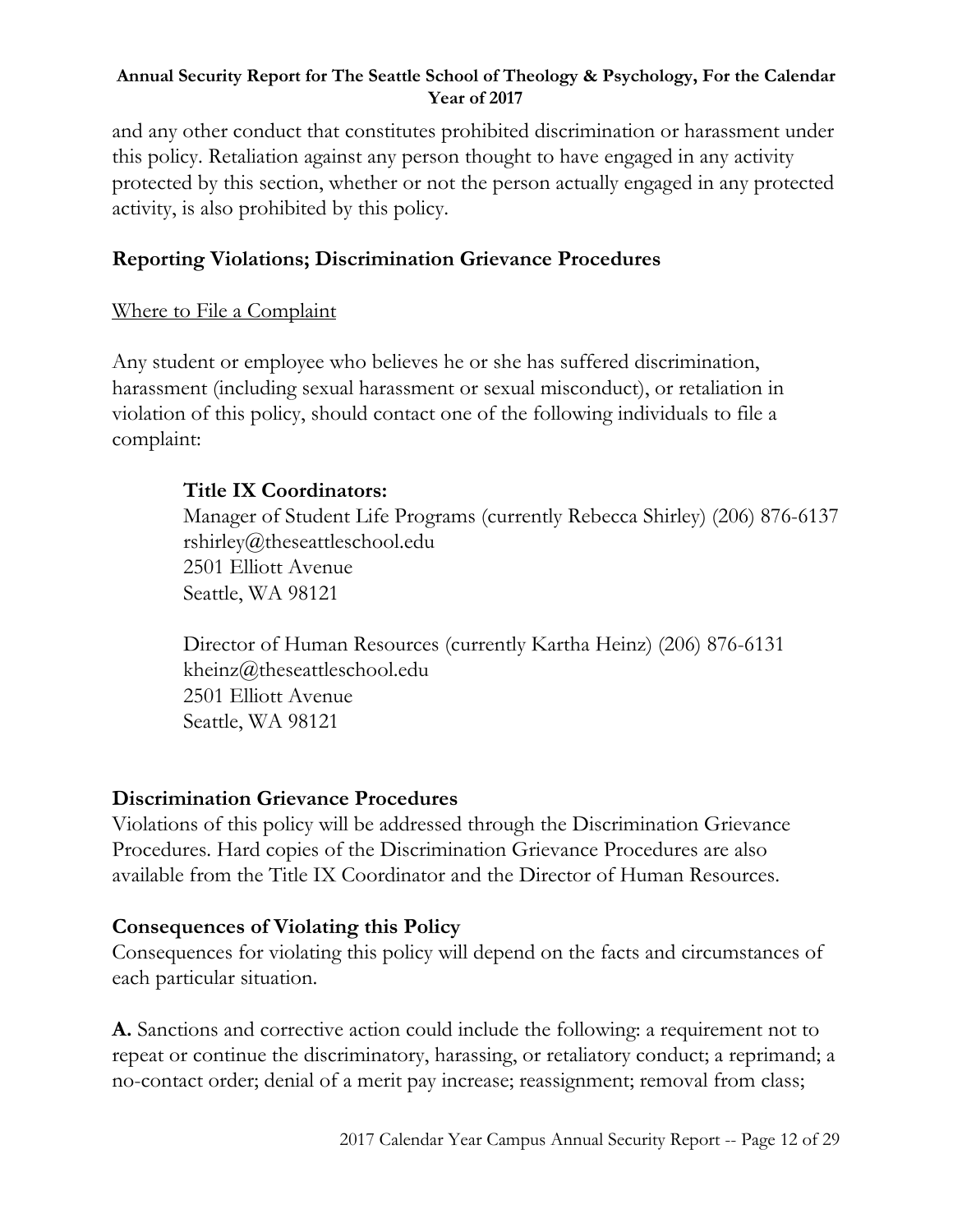suspension; termination or expulsion, or other appropriate sanction, remedy, or response.

**B.** The severity of the sanction or corrective action may depend on the frequency and severity of the offense and any history of past discriminatory, harassing, or retaliatory conduct.

**C.** A finding of discrimination, harassment that creates a hostile environment or resulted in any tangible action (either in the employment or educational setting), or sexual misconduct may be cause for disciplinary action, up to and including discharge in the case of an employee and expulsion in the case of a student. The Seattle School may also report any criminal conduct to a law enforcement agency.

**D.** The Seattle School may take immediate steps to protect the complainant from further discrimination, harassment, or retaliation before completion of its investigation or the process outlined in the Discrimination Grievance Procedures. For example, in the case of a sexual harassment or sexual misconduct complaint, The Seattle School may take steps to separate the accused harasser from the complainant. **E.** The Seattle School may also take appropriate action even if it does not find discrimination or harassment that creates a hostile environment or results in a tangible action, but The Seattle School finds that the respondent engaged in disruptive behavior or determines that action is necessary or appropriate to prevent the creation of a hostile environment or a situation that may result in a tangible action or other form of unlawful discrimination or harassment.

# **Off-Campus Conduct**

Conduct that occurs off campus can be the subject of a complaint or report and will be evaluated to determine whether it violates this policy. For example, if off-campus discrimination or harassment has continuing effects that create a hostile environment on campus, then the discrimination or harassment violates this policy. Allegations of off-campus sexual misconduct are of particular concern and should be brought to the attention of The Seattle School.

# **Mandatory Reporting by Employees of any sex-based discrimination, sexual harassment, or sexual misconduct involving students**

The Seattle School wants to stop and respond effectively to instances of sex-based discrimination, sexual harassment, and sexual misconduct involving its students. Therefore, any employee receiving any information about any alleged or possible sex-based discrimination, sexual harassment, or sexual misconduct involving students, must report that information to the Title IX Coordinator or the Director of Human Resources (each a "Complaint Officer") within 24 hours of receiving that information. Employees who are statutorily prohibited from reporting that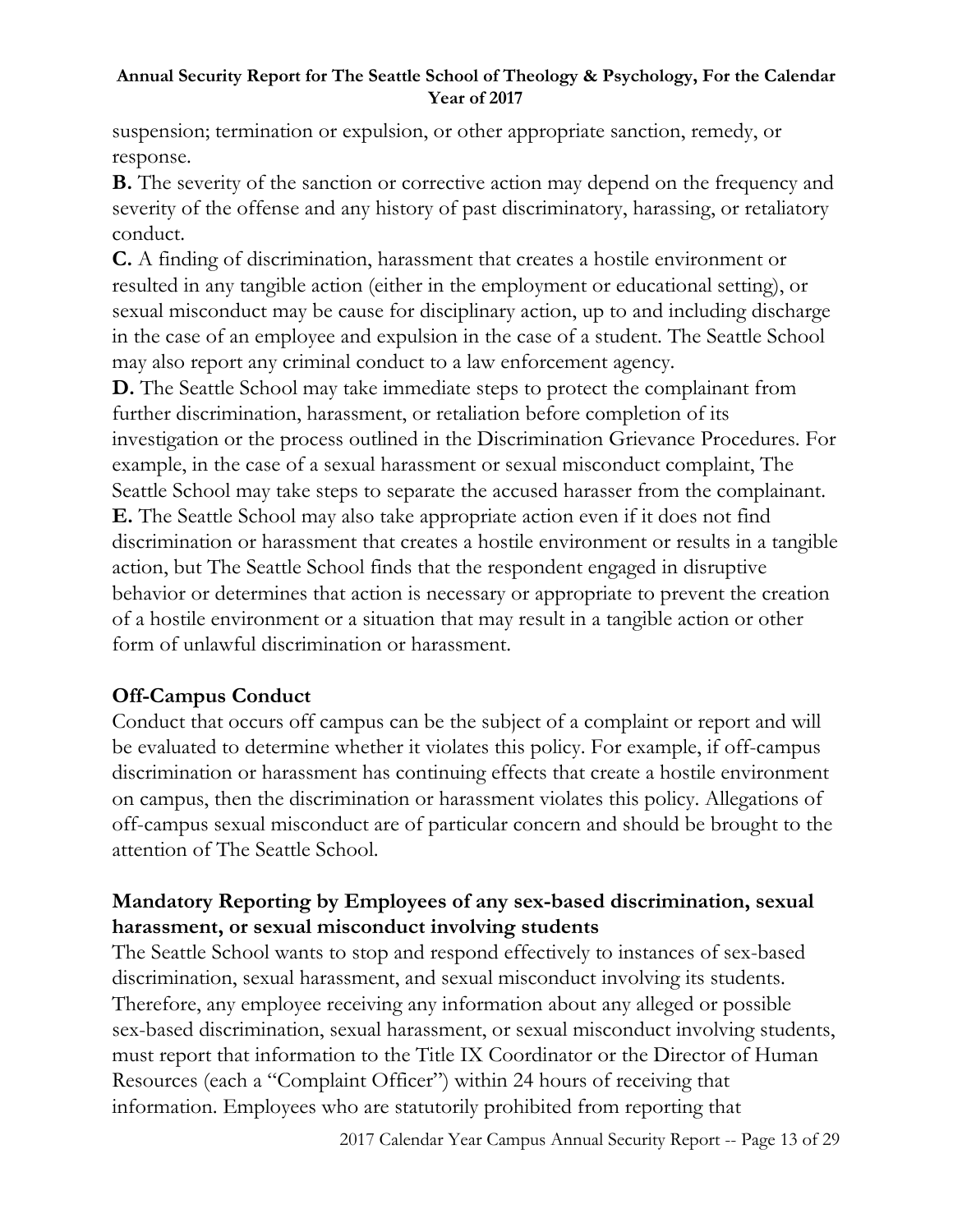information are exempt from this reporting requirement, including any licensed counselor who receives the information in his or her capacity as a licensed counselor. After receiving a report of alleged or possible sex-based discrimination, sexual harassment, or sexual misconduct, the Complaint Officer will evaluate the information received and determine what further actions should be taken. The Complaint Officer will follow the procedures described in the Discrimination Grievance Procedures. The Complaint Officer will take steps, either directly with the complainant or through a reporting employee, to provide information about the Discrimination Grievance Procedures, as well as available health and advocacy resources and options for criminal reporting (if applicable).

# **Voluntary Reporting by Students**

The Seattle School strongly encourages its students to report instances of sex-based discrimination, sexual harassment, and sexual misconduct involving students.

# **Substance Abuse Policy and Prevention Program**

The Seattle School's Substance Abuse Policy and Prevention Program reflects a broad commitment to a healthy school community marked by standards that reflect personal accountability and responsibility; demonstrate regard for the safety, security, and health of others; and maintain the atmosphere needed for study and reflection. The misuse of alcohol and other drugs subverts the school's ability to achieve its central mission—the ability to serve God and neighbor through transforming relationships.

The Seattle School recognizes explicitly that students, faculty, and staff are adults, which means that they are expected to obey the laws and take personal responsibility for their conduct. Individuals are accountable for their choices and behavior. Careful attention to this information will help students, faculty, and staff promote the school's compliance with the Drug-Free Schools and Communities Act of 1989. Unlawful possession, use, or distribution of illicit drugs and alcohol by students on its property or as part of any of its activities is specifically prohibited and is a violation of the laws of the City of Seattle, the State of Washington, and the United States. The Seattle School will support all local, state, and federal laws relating to drug and alcohol abuse, including referral to local authorities for prosecution. The courts will determine penalties for violations of these laws.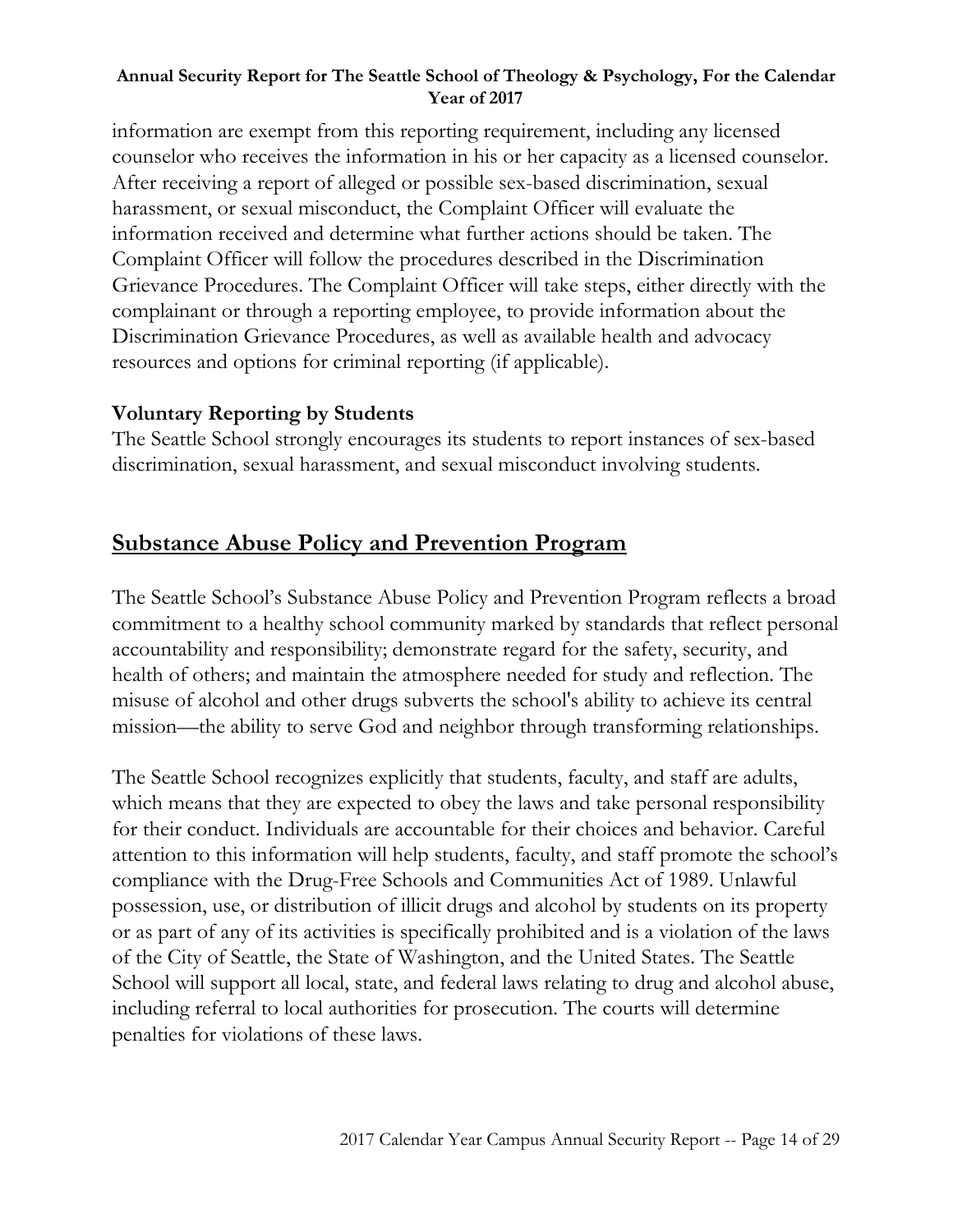# **Policy on Drug or Alcohol Use by Students**

The Seattle School prohibits the illegal and irresponsible use of alcohol and other drugs by students. Students have the responsibility to conduct themselves in a lawful and appropriate manner consistent with the mission of the school. Each student has the responsibility to know the risks associated with the use and abuse of alcohol and other drugs and to assist the school in creating an environment that promotes healthenhancing attitudes and activities.

# **Drugs**

1.The school strictly prohibits the manufacture, sale, possession, distribution, dispensing, or use by a student of a controlled or illegal substance not medically authorized.

2.The school strictly prohibits the manufacture, sale, possession, distribution, or dispensing by a student of drug paraphernalia.

# **Alcohol**

1. The possession, sale, distribution, and consumption of alcoholic beverages on the school's campuses or in connection with school-sponsored or related events is permitted only within the limits prescribed by Washington state and federal laws, and in accordance with the Campus Policy for Alcohol Use at Events (below). In addition, no open containers of alcohol are permitted on school property at any time, except within the area covered by a valid liquor permit.

2.The school strictly prohibits students from appearing on campus obviously under the influence of alcohol. Alcohol will not be allowed to interfere with co-curricular activities, campus safety or security, or classroom learning.

3. The school will not excuse acts of misconduct committed by students whose judgment is impaired by consumption of alcohol or drugs. Students are expected to assume responsibility for their own behavior and must understand that being under the influence of drugs or alcohol in no way lessens their accountability. Violations of the law or school rules or policies relating to drug or alcohol use will result in disciplinary sanctions up to and including dismissal as described in the Student Code of Conduct. In general, students will be disciplined if their use of alcohol or drugs is illegal or threatens to create public disorder, public disturbances, danger to themselves or others, or property damage. In addition, the school has the right to refer suspected unlawful drug or alcohol-related incidents to appropriate federal, state, or local legal authorities.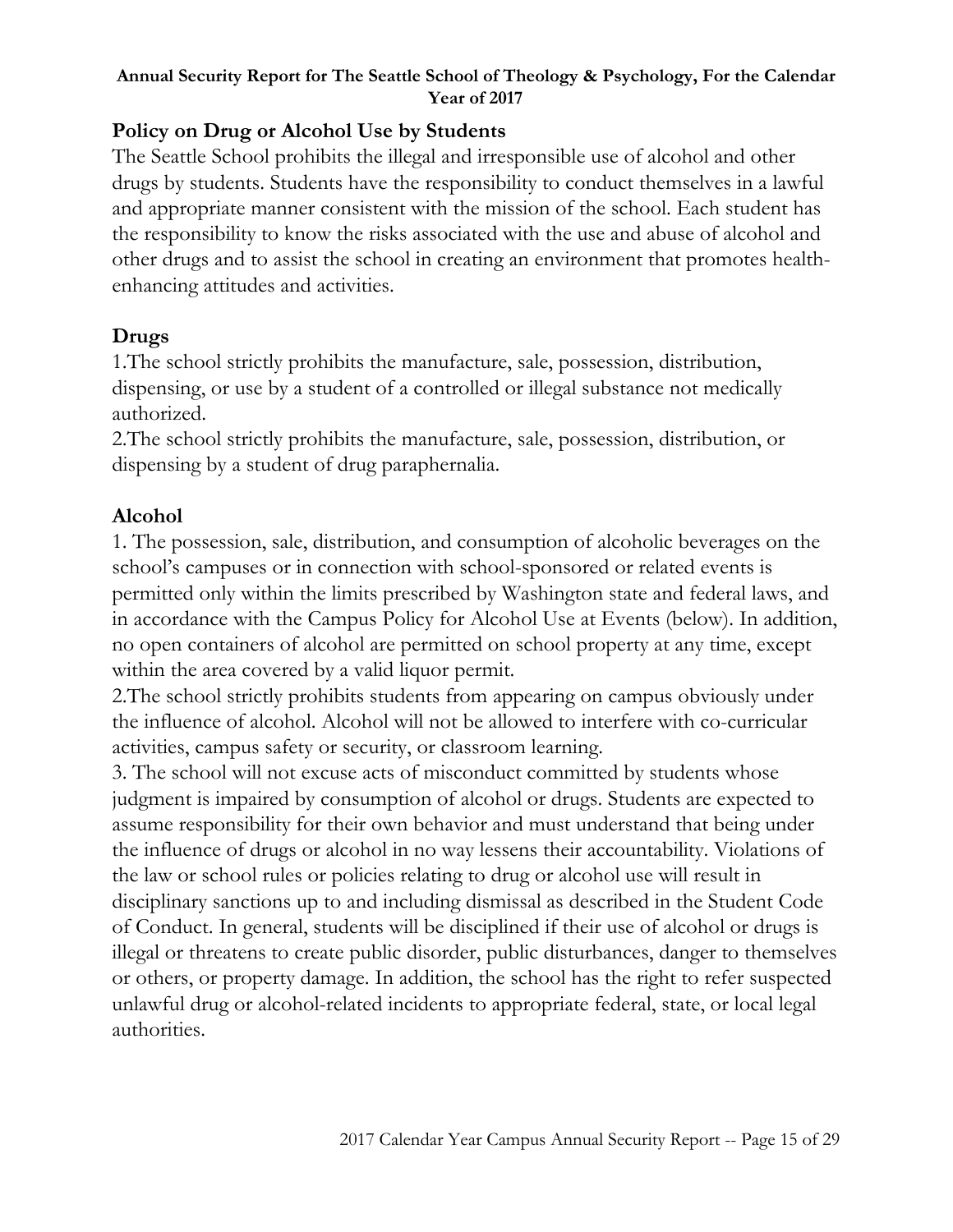# **Campus Policy on Alcohol Use at Events**

To serve alcohol on campus, the event sponsor must complete an Alcohol Service Request Form (available on Google Drive) or by request of the Director of Institutional Support,  $\frac{1}{2}$  ism( $\omega$ ) theseattleschool.edu and submit it to the Executive Council for approval at least **two weeks prior** to the event. The Seattle School reserves the right to deny authorization at any time. If approval is granted, the event's sponsor is responsible for providing a licensed vendor/caterer to provide and serve the alcohol. The event sponsor is responsible, along with individuals directed to serve the alcohol, for compliance with all applicable laws, ordinances, and school policies pertaining to the use, furnishing, or possession of alcohol.

Alcohol may not be served to any person under the age of 21. A separate alcohol serving area is required at events where persons under 21 will be present. The event's sponsor will also be required to devise a system by which picture identification will be checked to verify legal age.

Alcohol must be served and monitored and may not be left unattended so to allow free access. Event sponsors and the individuals directed to serve the alcohol are responsible and obligated to refuse alcohol to anyone whom they believe has had too much to drink. All service of alcohol to guests must stop 60 minutes prior to the ending time of the event. No served alcohol is allowed beyond the doors of the building. Non-alcoholic beverages and food must be available and featured prominently at the event.

# **Health Risks of Alcohol and Other Drug Use**

Alcohol and illicit drug use can pose many health risks to students, faculty, and staff. Use may result in impaired judgment and coordination; physical and psychological dependence; damage to vital organs such as the heart, stomach, liver and brain; inability to learn and remember information; psychosis and severe anxiety; unwanted or unprotected sex resulting in pregnancy and sexually transmitted diseases (including HIV and AIDS); and injury and death. Negative consequences of alcohol and other drug use can be immediate.

# **Resources for Education and Treatment**

Faculty and staff who suspect they may have a drug or alcohol abuse problem are encouraged to seek assistance through their own efforts before the problem affects their employment status. The school provides benefit-eligible employee access to an independent, confidential Employee Assistance Program (EAP) that offers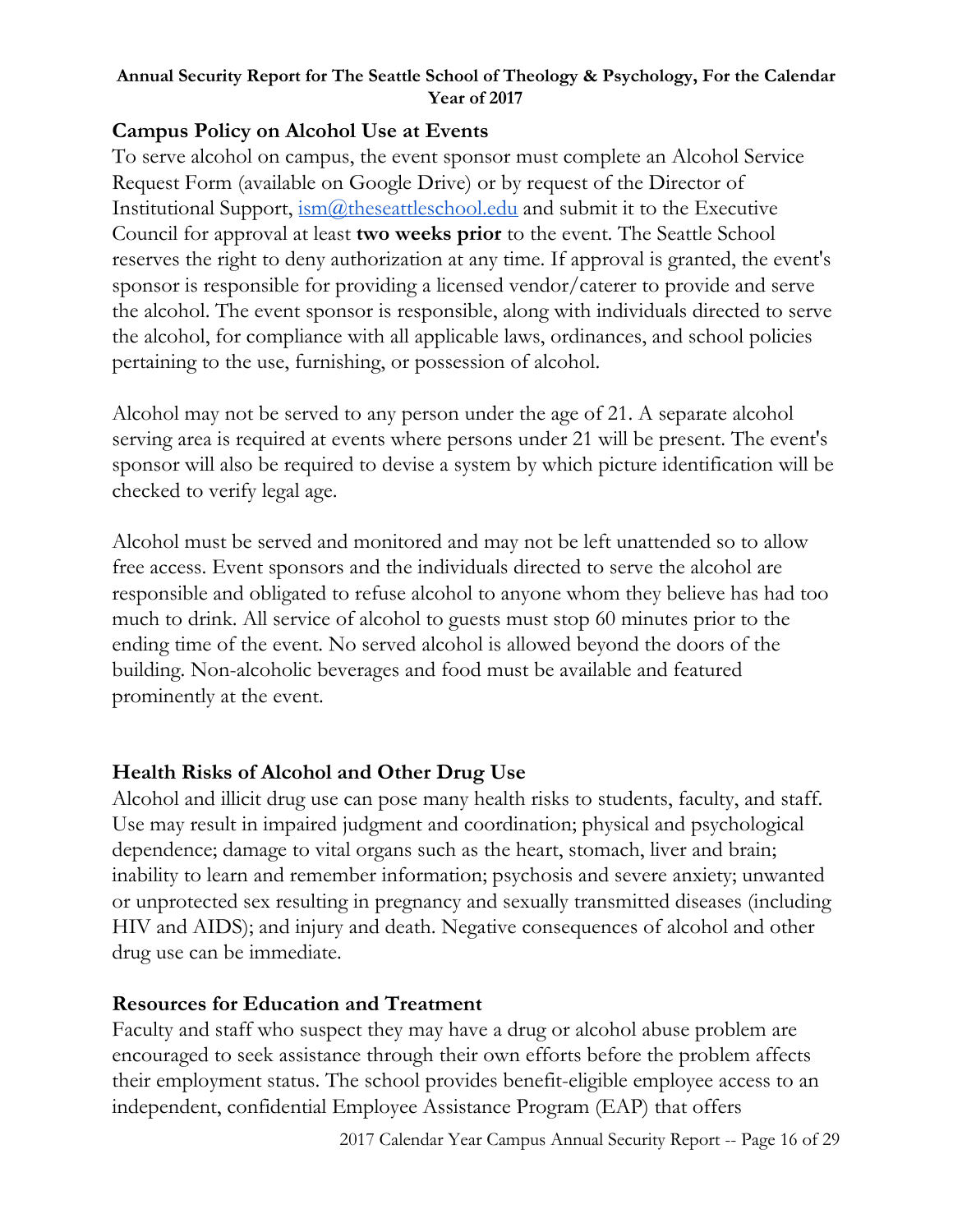confidential assessment, counseling, and referral assistance in areas that include alcohol and drug abuse. The EAP can be reached by calling 1-800-316-2796. Please contact the Human Resources Office, [hr@theseattleschool.edu](mailto:hr@theseattleschool.edu) for further information.

# **Community Services**

A variety of community organizations in the greater Seattle area can be resources for students, faculty or staff. They are organized into three categories for ease of

| <b>Emergency Numbers</b>                                     |                                                                                                          |                                |  |
|--------------------------------------------------------------|----------------------------------------------------------------------------------------------------------|--------------------------------|--|
| Alcohol & Drug 24-hour Helpline                              | (206) 722-3700; 1-800-562-1240 (Washington State)                                                        |                                |  |
| Domestic Violence Hotline                                    | 1-800-562-6025                                                                                           |                                |  |
| HIV/AIDS Hotline                                             | 1-800-272-2437                                                                                           |                                |  |
| 24-Hour Crisis Line                                          | (206) 461-3222 ; 1-800-621-4636 (Washington state)                                                       |                                |  |
| King County Sexual Assault Resource Center                   | (425) 226-5062; 1-800-825-7273                                                                           |                                |  |
| <b>Local Self-Help Groups</b>                                |                                                                                                          |                                |  |
| Alanon/Alateen/Alatot                                        | (206) 625-0000                                                                                           |                                |  |
| Alcoholics Anonymous (AA)                                    | (206) 587-2838                                                                                           |                                |  |
| Marijuana Anonymous                                          | (206) 548-9034                                                                                           |                                |  |
| Naranon                                                      | (206) 626-7171                                                                                           |                                |  |
| Narcotics Anonymous                                          | (206) 790-8888                                                                                           |                                |  |
| <b>Alcohol and Drug Treatment Resources</b>                  |                                                                                                          |                                |  |
| Auburn Youth Resources                                       | 816 F St. SE, Auburn, WA 98002                                                                           | (253) 939-2202                 |  |
| Catholic Community Services                                  | 100 23rd Ave. South, Seattle, WA 98122                                                                   | (206) 328-5097                 |  |
| Central Seattle Recovery Center                              | 1401 E Jefferson, #300, Seattle, WA 98122                                                                | (206) 322-2970                 |  |
| Central Youth & Family Services                              | 1901 Martin Luther King Jr. Way South,<br>Seattle, WA 98144                                              | (206) 322-7676                 |  |
| Consejo Counseling and Referral                              | 3808 South Angeline, Seattle, WA 98118                                                                   | (206) 461-4880                 |  |
| Eastside Recovery Center Inc.                                | 1412 140th PI NE, Bellevue, WA 98005                                                                     | (425) 747-7892                 |  |
| Group Health Cooperative                                     | 1730 Minor Ave, Suite 1600, Seattle, WA<br>98101                                                         | 1-800-562-6300<br>206-326-3000 |  |
| Lakeside Milan Recovery Center Inc.                          | 10322 NE 132nd St., Kirkland, WA 98034                                                                   | (425) 823-3116                 |  |
| Providence Recovery Program                                  | 916 Pacific Ave, Everett, WA 98206                                                                       | (425) 258-7390                 |  |
| Residence XII (women only)                                   | 12029 113th Ave. NE, Kirkland, WA 98034                                                                  | 425-823-8844                   |  |
| Seattle Indian Health Board                                  | 611 12th Ave South, Seattle, WA 98144                                                                    | (206) 324-9360                 |  |
| Swedish Medical Center Addiction Recovery<br>Services        | 5300 Tallman Ave. NW, Seattle, WA 98107                                                                  | (206) 781-6209                 |  |
| Therapeutic Health Services                                  | 1116 Summit, Seattle, WA 98101                                                                           | (206) 323-0930                 |  |
| Valley General Hospital Alcoholism & Drug<br>Recovery Center | 14701 179th Ave SE, Monroe, WA 98272<br>2017 Calendar Year Campus Annual Security Report - Page 17 of 29 | (360) 794-7497                 |  |
| Veterans Administration Medical Center                       | 1660 S. Columbian Way, Seattle, WA 98108                                                                 | (206) 762-1010                 |  |
|                                                              |                                                                                                          | 1-800-329-8387                 |  |
| Women's Recovery Center                                      | 4649 Sunnvside Ave. N., Suite 200. Seattle.                                                              | (206) 547-1955                 |  |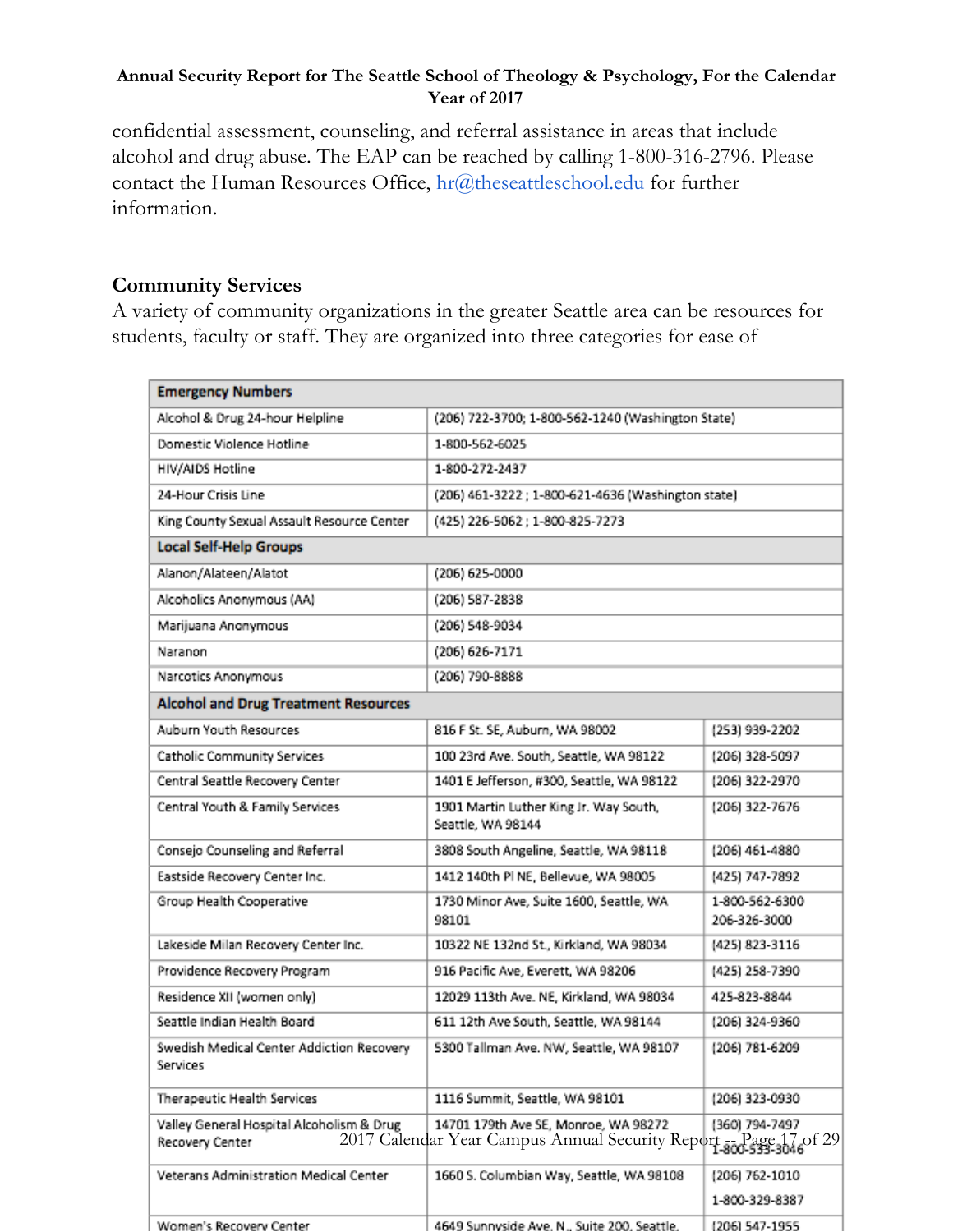reference: 24-hour emergency numbers; self- help groups; and alcohol and drug treatment programs. *These resources have not been screened by The Seattle School and the school makes no specific endorsement of or recommendations to any one program.*

# **Education and Programming for Campus Safety and Violence Prevention**

In addition to the publication of an Annual Security Report, The Seattle School has instituted a campus safety and Title IX training for all students during our annual fall (Re)Orientation. Each student is provided with a copy of this report and informed of their rights and responsibilities afforded by the Clery Act, the Department of Education, Title IX, and the policies of The Seattle School.

The Seattle School is committed to ongoing review of our emergency management, safety, and violence prevention policies and procedures to ensure compliance with the guidelines of the Department of Education. We conduct annual employee safety trainings, fire drills, and tests of our Comprehensive Emergency Management Plan in order to ensure ongoing preparedness and compliance with local, state, and federal laws.

If you have questions or concerns about any of these policies, please contact the Director of Institutional Support.

You may request a printed copy of the Student Handbook, the Comprehensive Emergency Management Plan, and the Annual Security Report in person, by phone at 206.876.6152, or by email at  $\frac{\text{ism}(a)$ , these attles chooledu.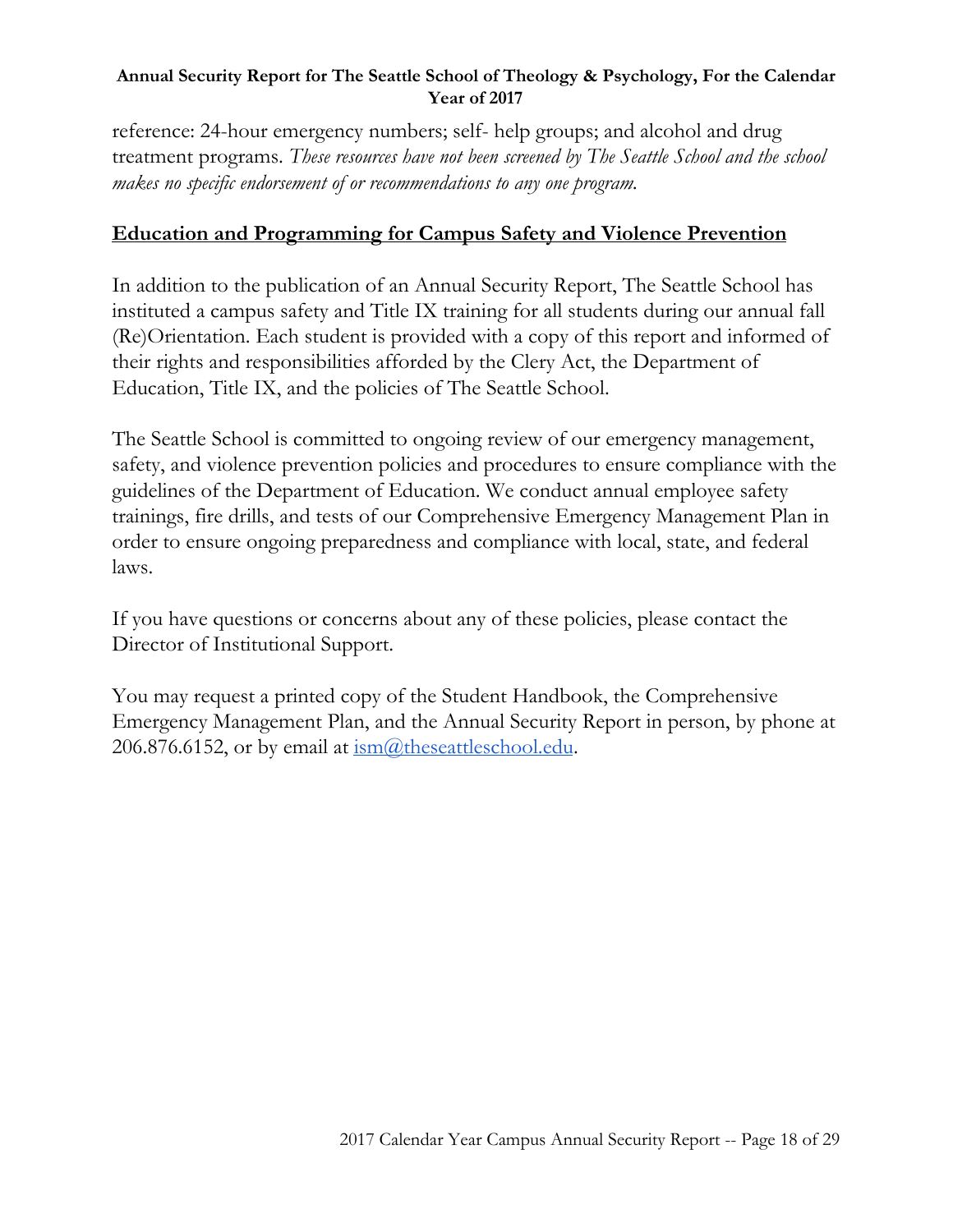# **Appendix: Previous Years' Crime Statistics**

The following tables are taken from our 2011, 2012, 2013, 2014, 2015, and 2016 Annual Security Reports. With changes to the Clery Act, some categories of crimes have been added and expanded, resulting in different categories being included in more recent years. In addition, these data sets are limited by the availability and categorization of crimes by the Seattle Police Department, from whom The Seattle School receives data about neighborhood crimes.

## **2011 Statistics**

The following statistics represent data collected by The Seattle School of Theology & Psychology from reports made to The Seattle School and the Seattle Police Department concerning crimes occurring on campus geography (defined as our building and immediately adjoining public property: sidewalks and streets) in the 2011 calendar year. In addition, we have included statistics for the surrounding Belltown neighborhood which are collected from the Seattle Police [Department](https://www.seattle.gov/police/information-and-data/crime-dashboard) website.

|                                     | <b>On Campus</b> | <b>Public Property</b> |
|-------------------------------------|------------------|------------------------|
| Burglary/Theft                      |                  |                        |
| Robbery                             |                  |                        |
| <b>Aggravated Assault</b>           |                  |                        |
| <b>Burglary</b>                     |                  |                        |
| <b>Motor Vehicle Theft</b>          |                  |                        |
| Arson                               |                  |                        |
| Murder & Non-Negligent Manslaughter |                  |                        |
| <b>Negligent Manslaughter</b>       |                  |                        |
| <b>Forcible Sex Offenses</b>        |                  |                        |
| <b>Non-Forcible Sex Offenses</b>    |                  |                        |

Crimes reported to The Seattle School on Campus & Immediately Adjoining Public Property

Crimes Reported to the Seattle Police Department in the Belltown Neighborhood of Seattle.

|                            | Incidents Occurring in West Precinct- Beat M1<br>"Belltown" in 2011 Calendar Year |
|----------------------------|-----------------------------------------------------------------------------------|
| Robbery                    | 45                                                                                |
| <b>Aggravated Assault</b>  |                                                                                   |
| <b>Burglary</b>            | 84                                                                                |
| <b>Motor Vehicle Theft</b> | 33                                                                                |
| Homicide                   |                                                                                   |
| Rape                       |                                                                                   |

2017 Calendar Year Campus Annual Security Report -- Page 19 of 29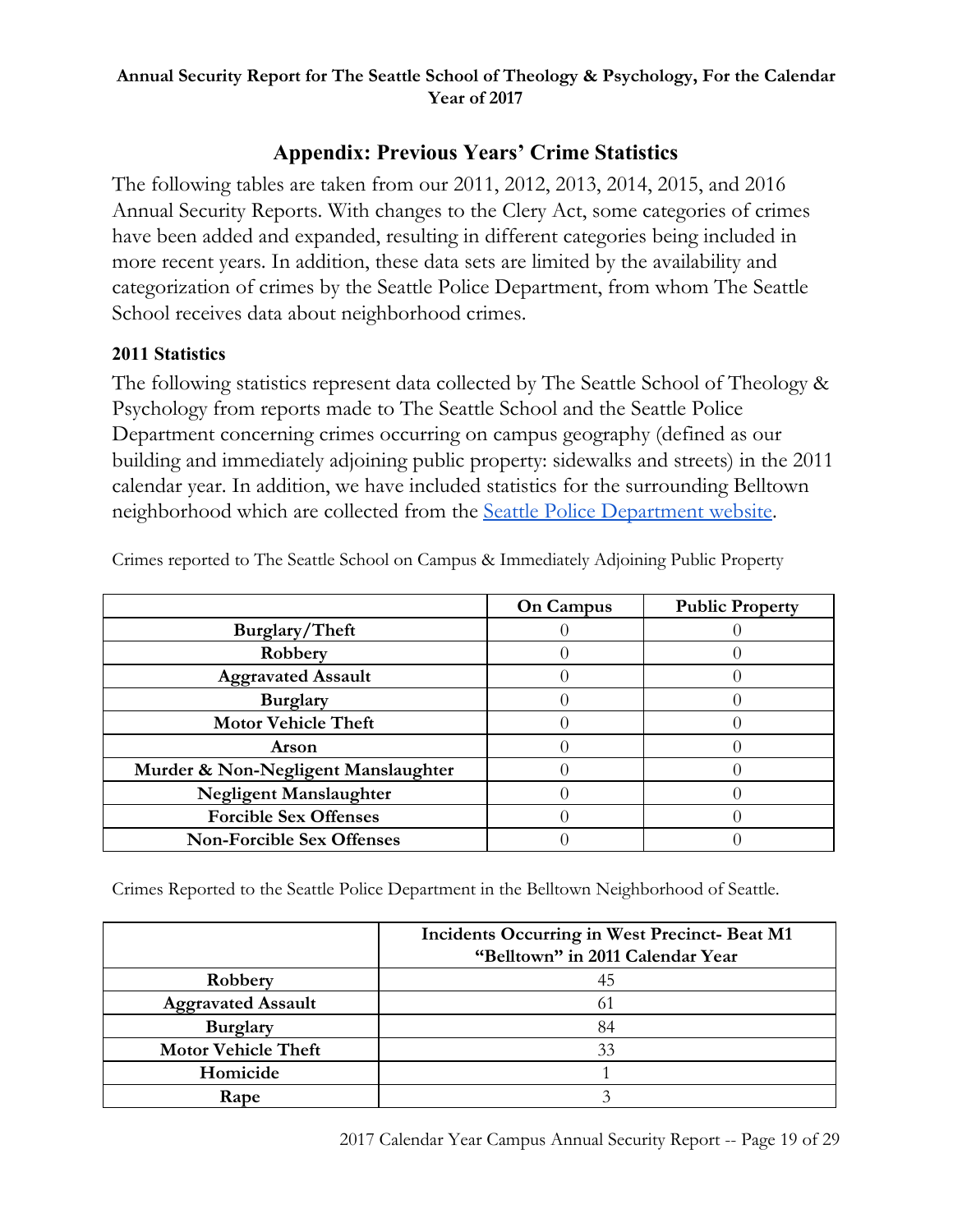## **2012 Statistics**

The following statistics represent data collected by The Seattle School of Theology & Psychology from reports made to The Seattle School and the Seattle Police Department concerning crimes occurring on campus geography (defined as our building and immediately adjoining public property: sidewalks and streets) in the 2012 calendar year. In addition, we have included statistics for the surrounding Belltown neighborhood which are collected from the Seattle Police [Department](https://www.seattle.gov/police/information-and-data/crime-dashboard) website.

|                                     | On Campus | <b>Public Property</b> |
|-------------------------------------|-----------|------------------------|
| Burglary/Theft                      |           |                        |
| Robbery                             |           |                        |
| <b>Aggravated Assault</b>           |           |                        |
| <b>Burglary</b>                     |           |                        |
| <b>Motor Vehicle Theft</b>          |           |                        |
| Arson                               |           |                        |
| Murder & Non-Negligent Manslaughter |           |                        |
| <b>Negligent Manslaughter</b>       |           |                        |
| <b>Forcible Sex Offenses</b>        |           |                        |
| <b>Non-Forcible Sex Offenses</b>    |           |                        |
| <b>Domestic Violence</b>            |           |                        |
| <b>Dating Violence</b>              |           |                        |
| Stalking                            |           |                        |

Crimes reported to The Seattle School on Campus & Immediately Adjoining Public Property

Crimes Reported to the Seattle Police Department in the Belltown Neighborhood of Seattle.

|                            | Incidents Occurring in West Precinct- Beat M1<br>"Belltown" in 2012 Calendar Year |
|----------------------------|-----------------------------------------------------------------------------------|
| Robbery                    | 21                                                                                |
| <b>Aggravated Assault</b>  | 180                                                                               |
| <b>Burglary</b>            | 82                                                                                |
| <b>Motor Vehicle Theft</b> | 31                                                                                |
| <b>Non-Motor Vehicle</b>   | 316                                                                               |
| Theft/Larceny              |                                                                                   |
| Homicide                   |                                                                                   |
| Rape                       |                                                                                   |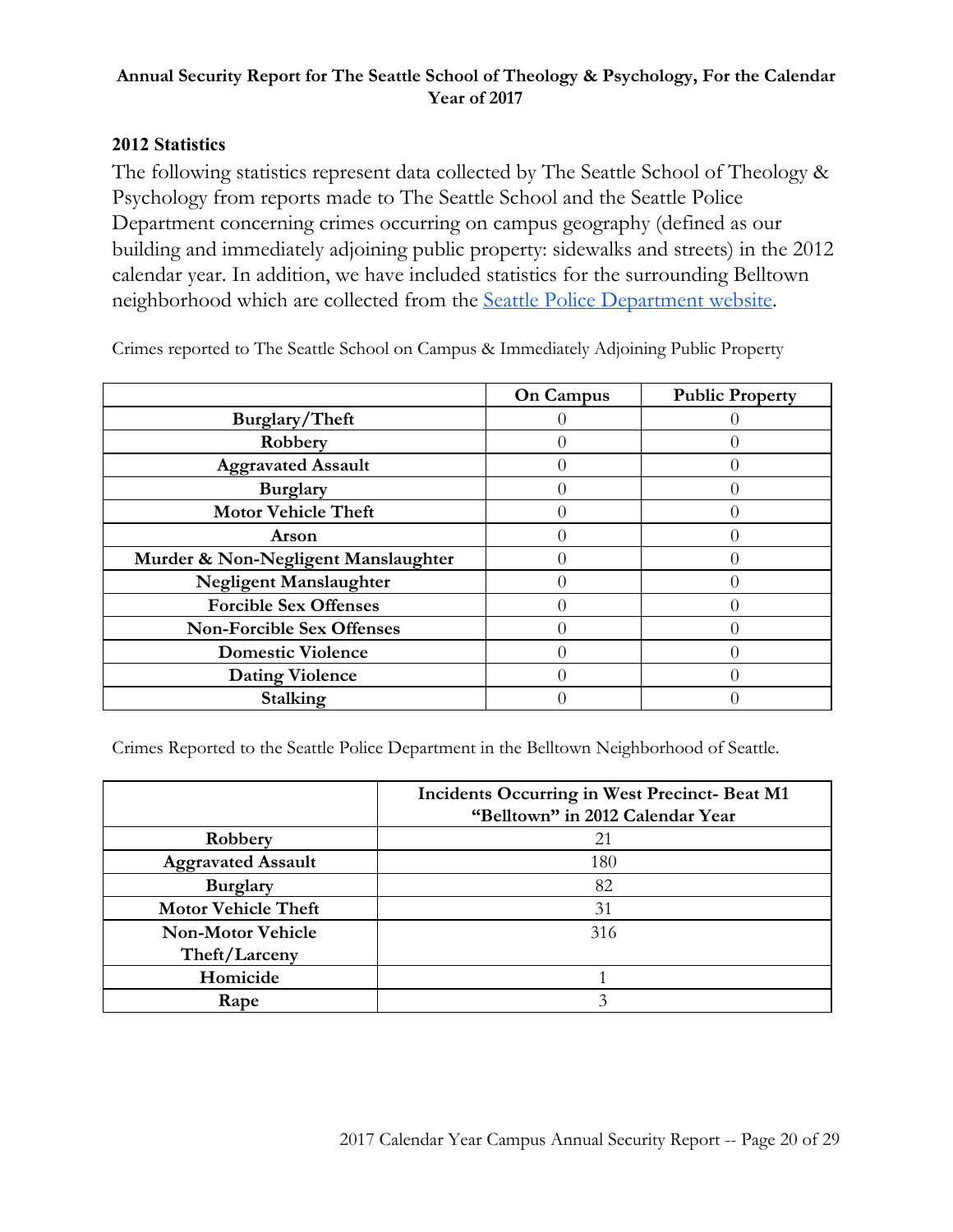#### **2012 Statistics Continued**

Reported Hate Crimes\* on The Seattle School Campus & Immediately Adjoining Public Property

|                                     | <b>On Campus</b> | <b>Public Property</b> |
|-------------------------------------|------------------|------------------------|
| Burglary/Theft                      |                  |                        |
| Robbery                             |                  |                        |
| <b>Aggravated Assault</b>           |                  |                        |
| <b>Burglary</b>                     |                  |                        |
| <b>Motor Vehicle Theft</b>          |                  |                        |
| <b>Arson</b>                        |                  |                        |
| Murder & Non-Negligent Manslaughter |                  |                        |
| <b>Negligent Manslaughter</b>       |                  |                        |
| <b>Forcible Sex Offenses</b>        |                  |                        |
| <b>Non-Forcible Sex Offenses</b>    |                  |                        |
| <b>Domestic Violence</b>            |                  |                        |
| <b>Dating Violence</b>              |                  |                        |
| Stalking                            |                  |                        |

\*Crimes are classified as a hate crime when there is evidence that a victim was intentionally selected on the basis of gender, sexual orientation, race, religion, ethnicity, or disability. If a hate crime occurs, it will be identified by nature of the discrimination (i.e. gender, religion, etc.).

The City of Seattle does not currently distinguish hate crimes in its available crime statistics sorted by neighborhood.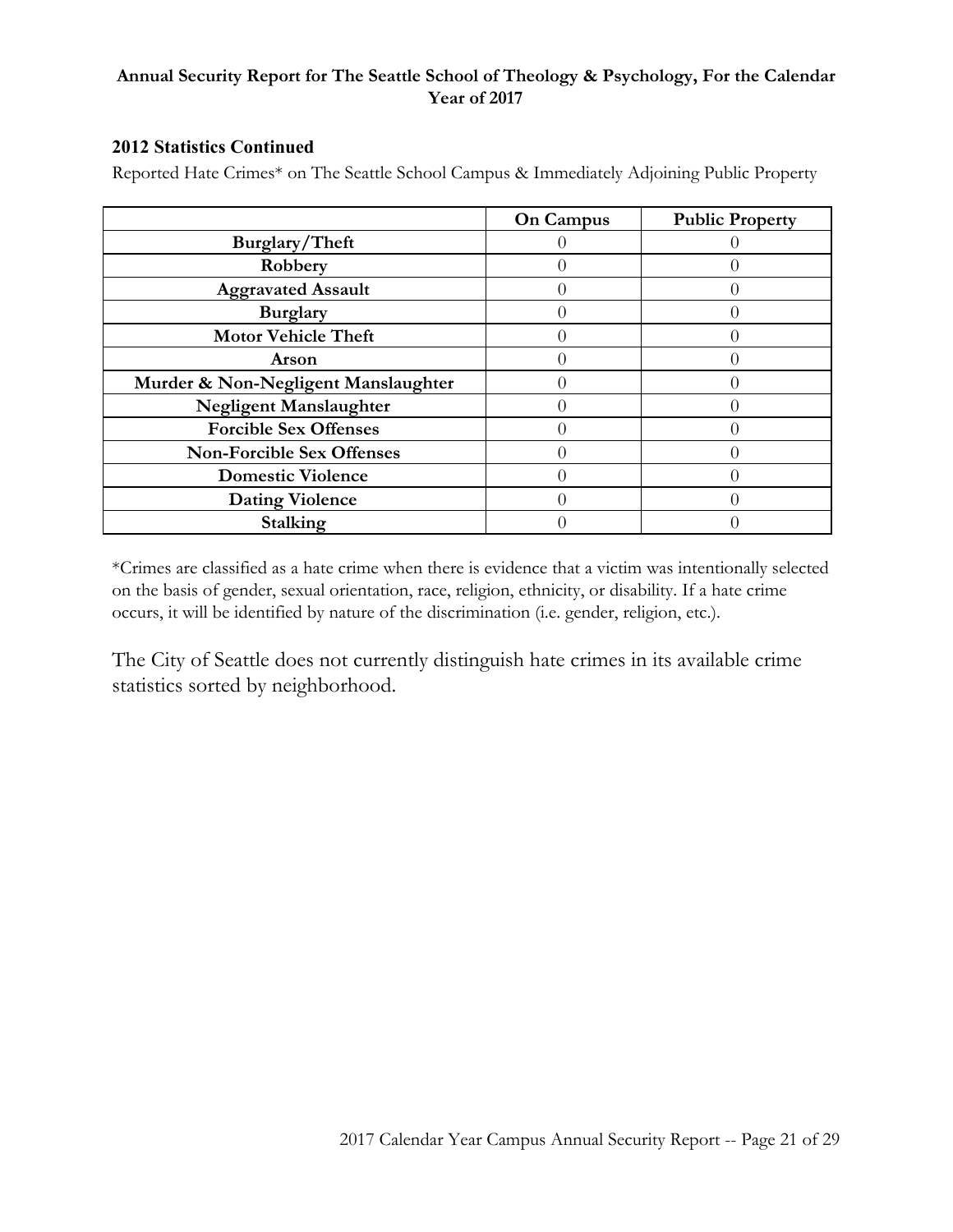## **2013 Statistics**

The following statistics represent data collected by The Seattle School of Theology & Psychology from reports made to The Seattle School and the Seattle Police Department concerning crimes occurring on campus geography (defined as our building and immediately adjoining public property: sidewalks and streets) in the 2013 calendar year. In addition, we have included statistics for the surrounding Belltown neighborhood which are collected from the Seattle Police [Department](https://www.seattle.gov/police/information-and-data/crime-dashboard) website.

|                                     | <b>On Campus</b> | <b>Public Property</b> |
|-------------------------------------|------------------|------------------------|
| Burglary/Theft                      |                  |                        |
| Robbery                             |                  |                        |
| <b>Aggravated Assault</b>           |                  |                        |
| <b>Burglary</b>                     |                  |                        |
| <b>Motor Vehicle Theft</b>          |                  |                        |
| Arson                               |                  |                        |
| Murder & Non-Negligent Manslaughter |                  |                        |
| Negligent Manslaughter              |                  |                        |
| <b>Forcible Sex Offenses</b>        |                  |                        |
| <b>Non-Forcible Sex Offenses</b>    |                  |                        |
| <b>Domestic Violence</b>            |                  |                        |
| <b>Dating Violence</b>              |                  |                        |
| Stalking                            |                  |                        |

Crimes reported to The Seattle School on Campus & Immediately Adjoining Public Property

(Figures based on reports filed with The Seattle School and may or may not correspond to reports filed with police.)

Crimes Reported to the Seattle Police Department in the Belltown Neighborhood of Seattle

|                            | <b>Incidents Occurring in West Precinct-Beat M1</b><br>"Belltown" in 2013 Calendar Year |
|----------------------------|-----------------------------------------------------------------------------------------|
| Robbery                    | 32                                                                                      |
| <b>Aggravated Assault</b>  | 40                                                                                      |
| <b>Burglary</b>            | 131                                                                                     |
| <b>Motor Vehicle Theft</b> | 37                                                                                      |
| <b>Non-Motor Vehicle</b>   | 316                                                                                     |
| Theft/Larceny              |                                                                                         |
| Homicide                   |                                                                                         |
| Rape                       |                                                                                         |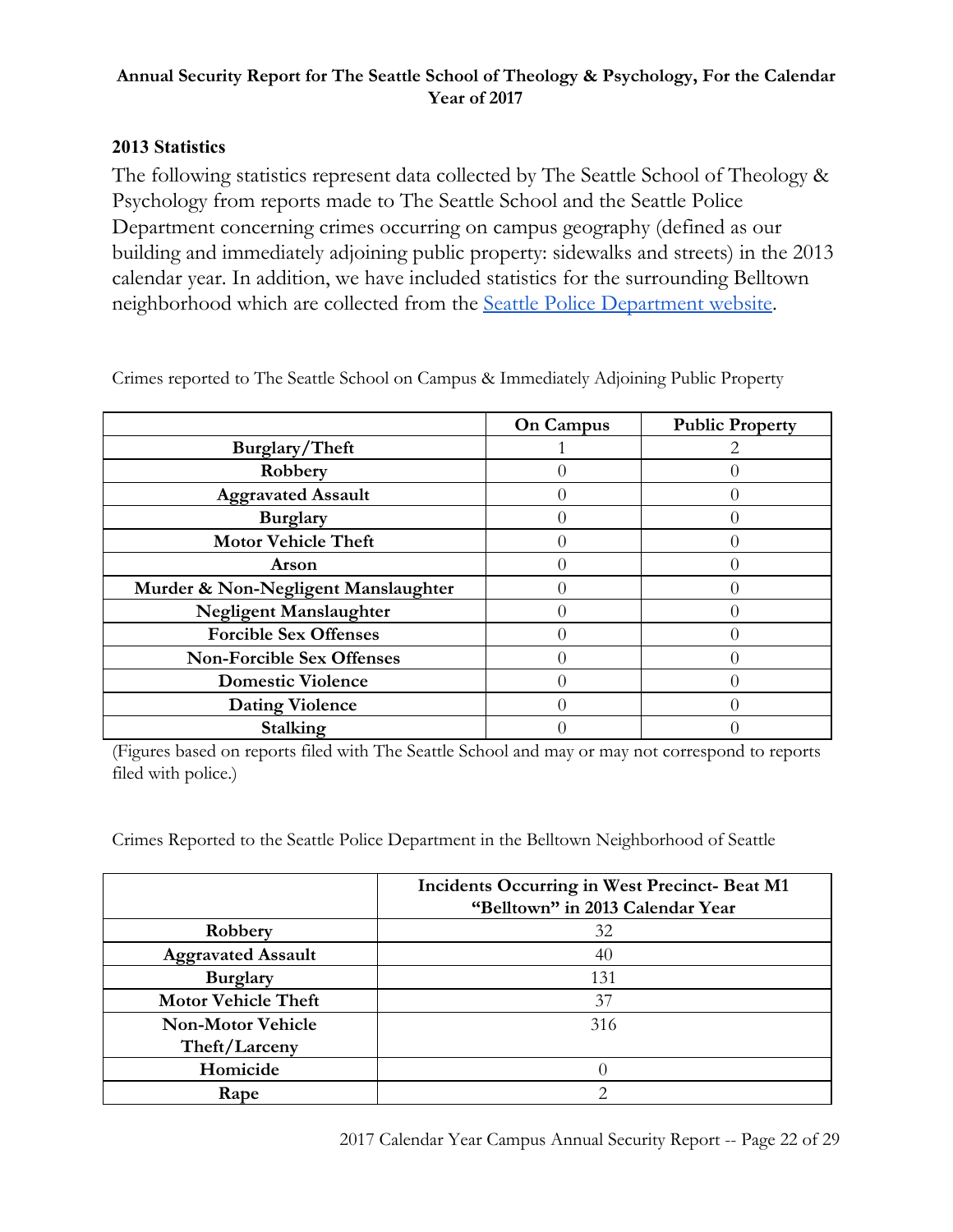## **2013 Statistics Continued**

The Seattle Police Department does not currently make available statistics for domestic violence by neighborhood. Citywide, in 2013, domestic violence accounted for 30% of all recorded aggravated assaults.

|                                     | On Campus | <b>Public Property</b> |
|-------------------------------------|-----------|------------------------|
| Burglary/Theft                      |           |                        |
| Robbery                             |           |                        |
| <b>Aggravated Assault</b>           |           |                        |
| <b>Burglary</b>                     |           |                        |
| <b>Motor Vehicle Theft</b>          |           |                        |
| Arson                               |           |                        |
| Murder & Non-Negligent Manslaughter |           |                        |
| <b>Negligent Manslaughter</b>       |           |                        |
| <b>Forcible Sex Offenses</b>        |           |                        |
| <b>Non-Forcible Sex Offenses</b>    |           |                        |
| <b>Domestic Violence</b>            |           |                        |
| <b>Dating Violence</b>              |           |                        |
| Stalking                            |           |                        |

Reported Hate Crimes\* on The Seattle School Campus & Immediately Adjoining Public Property

\*Crimes are classified as a hate crime when there is evidence that a victim was intentionally selected on the basis of gender, sexual orientation, race, religion, ethnicity, or disability. If a hate crime occurs, it will be identified by nature of the discrimination (i.e. gender, religion, etc.).

The City of Seattle does not currently distinguish hate crimes in its available crime statistics sorted by neighborhood.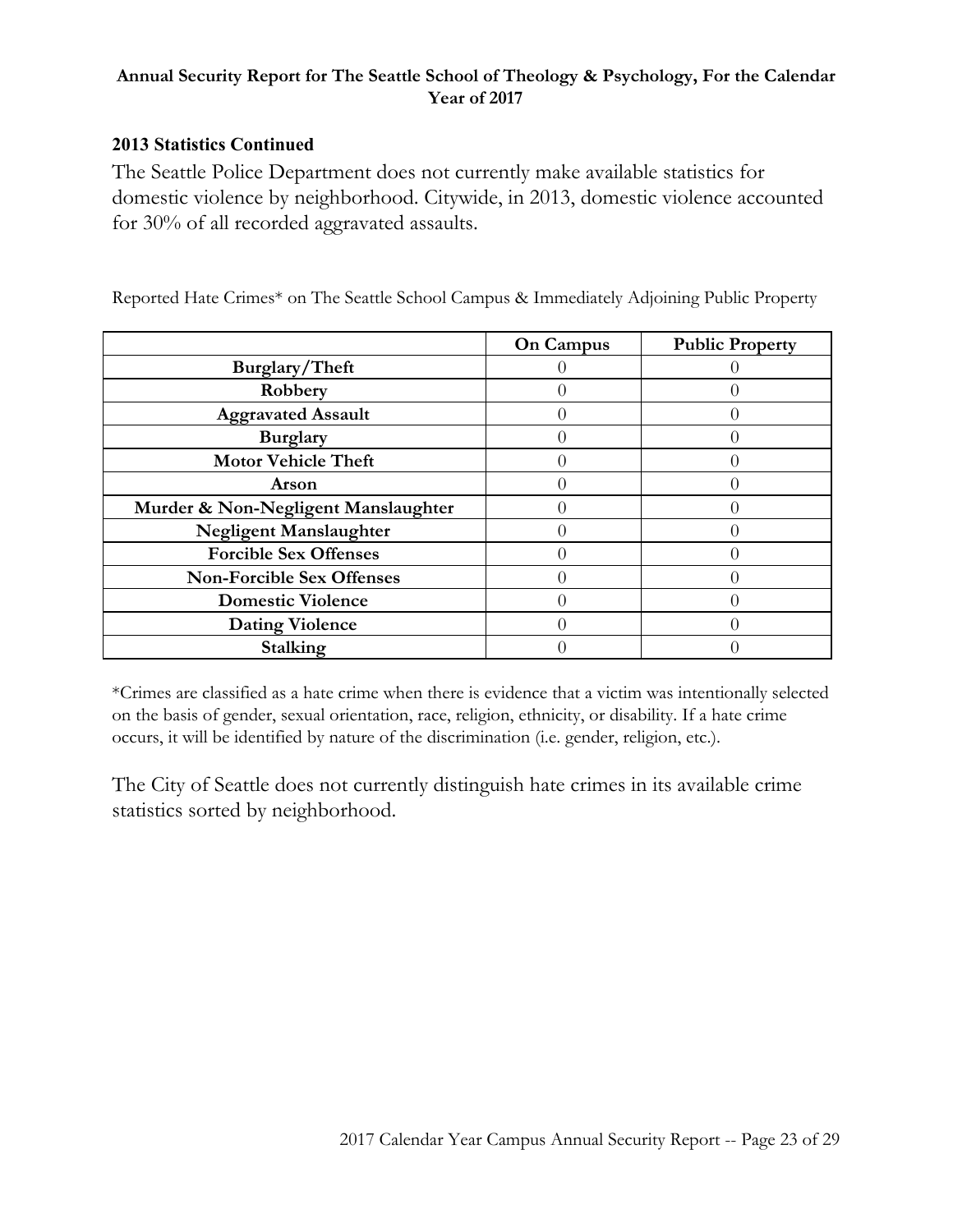## **2014 Statistics**

The following statistics represent data collected by The Seattle School of Theology & Psychology from reports made to The Seattle School and the Seattle Police Department concerning crimes occurring on campus geography (defined as our building and immediately adjoining public property: sidewalks and streets) in the 2014 calendar year. In addition, we have included statistics for the surrounding Belltown neighborhood which are collected from the Seattle Police [Department](https://www.seattle.gov/police/information-and-data/crime-dashboard) website.

|                                     | <b>On Campus</b> | <b>Public Property</b> |
|-------------------------------------|------------------|------------------------|
| Burglary/Theft                      |                  |                        |
| Robbery                             |                  |                        |
| <b>Aggravated Assault</b>           |                  |                        |
| <b>Burglary</b>                     |                  |                        |
| <b>Motor Vehicle Theft</b>          |                  |                        |
| Arson                               |                  |                        |
| Murder & Non-Negligent Manslaughter |                  |                        |
| Negligent Manslaughter              |                  |                        |
| <b>Forcible Sex Offenses</b>        |                  |                        |
| <b>Non-Forcible Sex Offenses</b>    |                  |                        |
| <b>Domestic Violence</b>            |                  |                        |
| <b>Dating Violence</b>              |                  |                        |
| Stalking                            |                  |                        |

Crimes reported to The Seattle School on Campus & Immediately Adjoining Public Property

(Figures based on reports filed with The Seattle School and may or may not correspond to reports filed with police.)

Crimes Reported to the Seattle Police Department in the Belltown Neighborhood of Seattle

|                            | Incidents Occurring in West Precinct- Beat M1<br>"Belltown" in 2014 Calendar Year |
|----------------------------|-----------------------------------------------------------------------------------|
| Robbery                    | 44                                                                                |
| <b>Aggravated Assault</b>  | 62                                                                                |
| <b>Burglary</b>            |                                                                                   |
| <b>Motor Vehicle Theft</b> | 65                                                                                |
| <b>Non-Motor Vehicle</b>   | 1082                                                                              |
| Theft/Larceny              |                                                                                   |
| Homicide                   |                                                                                   |
| Rape                       |                                                                                   |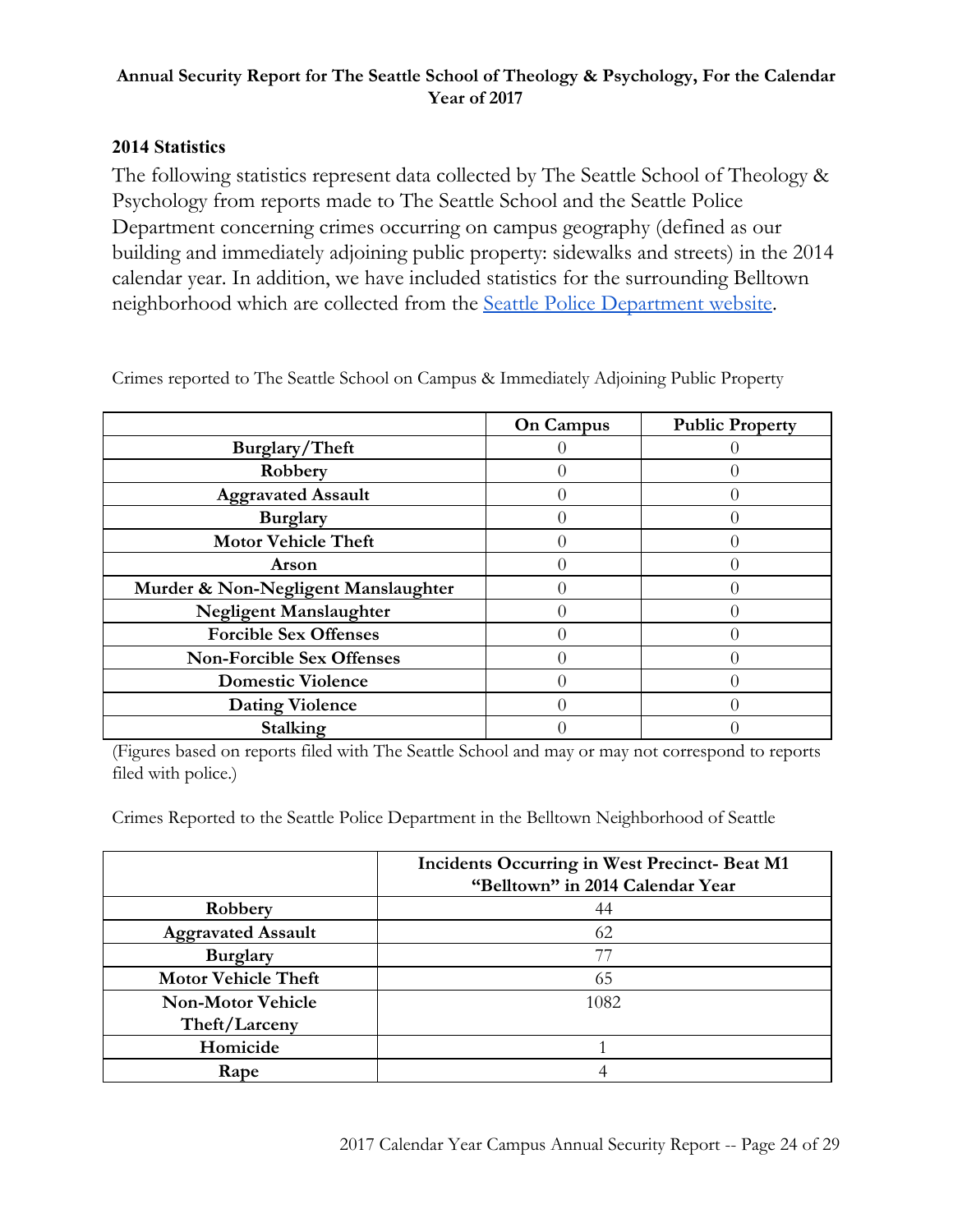#### **2014 Statistics Continued**

The Seattle Police Department does not currently make available statistics for domestic violence by neighborhood.

|                                     | <b>On Campus</b> | <b>Public Property</b> |
|-------------------------------------|------------------|------------------------|
| Burglary/Theft                      |                  |                        |
| Robbery                             |                  |                        |
| <b>Aggravated Assault</b>           |                  |                        |
| <b>Burglary</b>                     |                  |                        |
| <b>Motor Vehicle Theft</b>          |                  |                        |
| Arson                               |                  |                        |
| Murder & Non-Negligent Manslaughter |                  |                        |
| <b>Negligent Manslaughter</b>       |                  |                        |
| <b>Forcible Sex Offenses</b>        |                  |                        |
| <b>Non-Forcible Sex Offenses</b>    |                  |                        |
| <b>Domestic Violence</b>            |                  |                        |
| <b>Dating Violence</b>              |                  |                        |
| Stalking                            |                  |                        |

Reported Hate Crimes\* on The Seattle School Campus & Immediately Adjoining Public Property

\*Crimes are classified as a hate crime when there is evidence that a victim was intentionally selected on the basis of gender, sexual orientation, race, religion, ethnicity, or disability. If a hate crime occurs, it will be identified by nature of the discrimination (i.e. gender, religion, etc.).

The City of Seattle does not currently distinguish hate crimes in its available crime statistics sorted by neighborhood.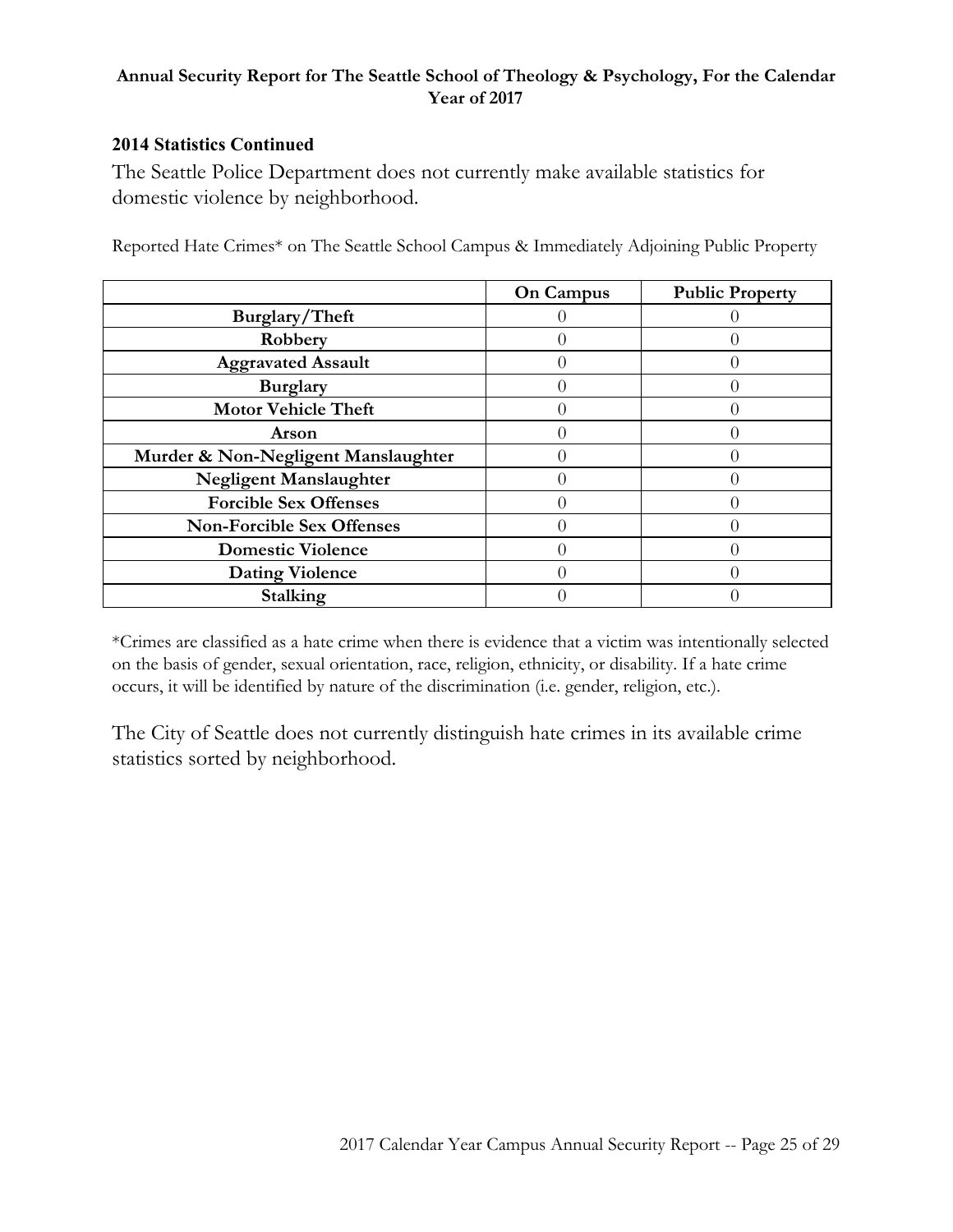## **2015 Statistics**

The following statistics represent data collected by The Seattle School of Theology & Psychology from reports made to The Seattle School and the Seattle Police Department concerning crimes occurring on campus geography (defined as our building and immediately adjoining public property: sidewalks and streets) in the 2015 calendar year. In addition, we have included statistics for the surrounding Belltown neighborhood which are collected from the Seattle Police [Department](https://www.seattle.gov/police/information-and-data/crime-dashboard) website.

|                                     | <b>On Campus</b> | <b>Public Property</b> |
|-------------------------------------|------------------|------------------------|
| Burglary/Theft                      |                  |                        |
| Robbery                             |                  |                        |
| <b>Aggravated Assault</b>           |                  |                        |
| <b>Burglary</b>                     |                  |                        |
| <b>Motor Vehicle Theft</b>          |                  |                        |
| Arson                               |                  |                        |
| Murder & Non-Negligent Manslaughter |                  |                        |
| <b>Negligent Manslaughter</b>       |                  |                        |
| <b>Forcible Sex Offenses</b>        |                  |                        |
| <b>Non-Forcible Sex Offenses</b>    |                  |                        |
| <b>Domestic Violence</b>            |                  |                        |
| <b>Dating Violence</b>              |                  |                        |
| Stalking                            |                  |                        |

Crimes reported to The Seattle School on Campus & Immediately Adjoining Public Property

(Figures based on reports filed with The Seattle School and may or may not correspond to reports filed with police.)

Crimes Reported to the Seattle Police Department in the Belltown Neighborhood of Seattle

|                            | <b>Incidents Occurring in West Precinct-Beat M1</b><br>"Belltown" in 2015 Calendar Year |
|----------------------------|-----------------------------------------------------------------------------------------|
| Robbery                    | 23                                                                                      |
| <b>Aggravated Assault</b>  | 39                                                                                      |
| <b>Burglary</b>            | 157                                                                                     |
| <b>Motor Vehicle Theft</b> | 43                                                                                      |
| <b>Non-Motor Vehicle</b>   | 872                                                                                     |
| Theft/Larceny              |                                                                                         |
| Homicide                   | 2                                                                                       |
| Rape                       | $\mathfrak{D}$                                                                          |
| Arson                      |                                                                                         |

2017 Calendar Year Campus Annual Security Report -- Page 26 of 29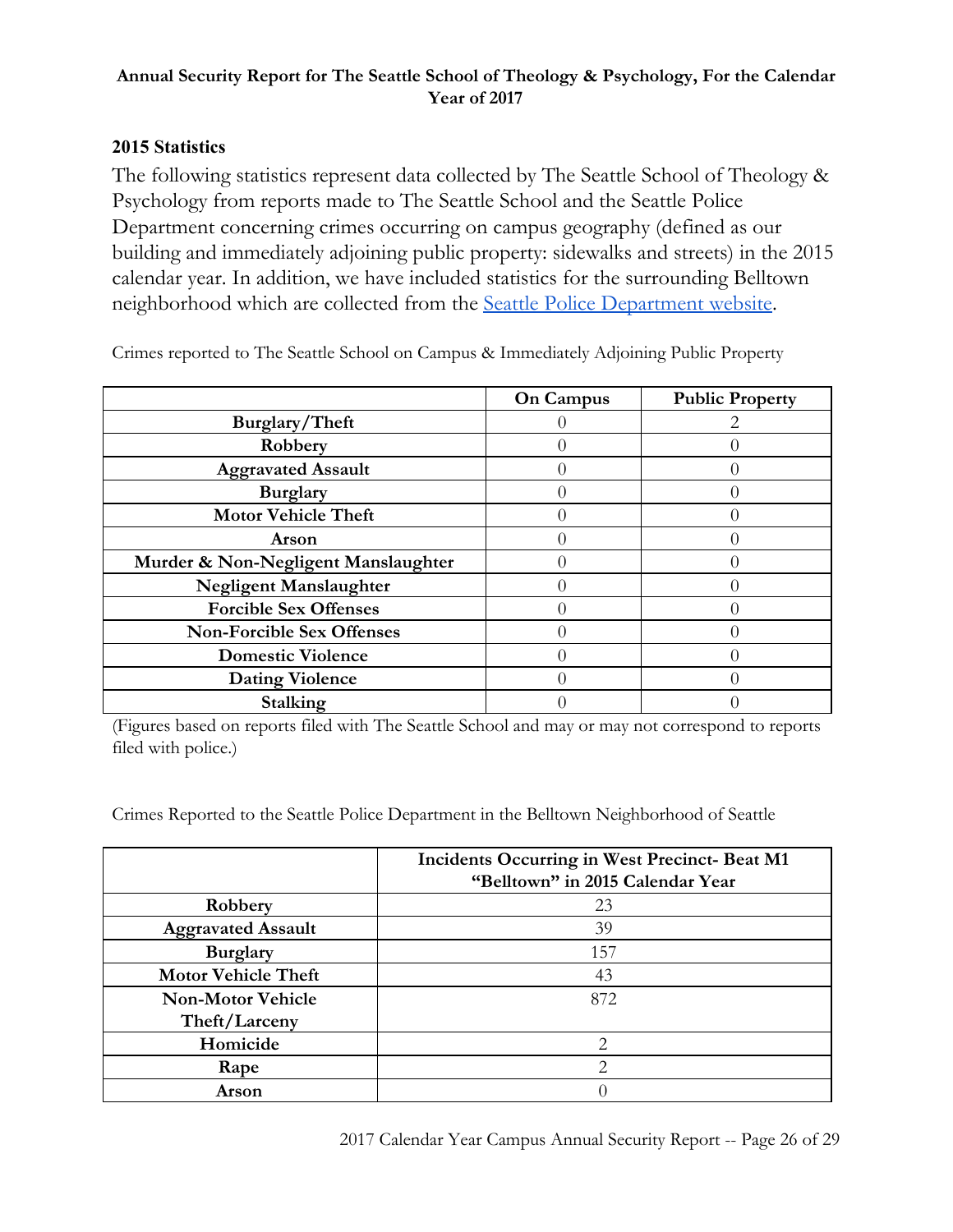#### **2015 Statistics Continued**

The Seattle Police Department does not currently make available statistics for domestic violence by neighborhood.

|                                     | <b>On Campus</b> | <b>Public Property</b> |
|-------------------------------------|------------------|------------------------|
| Burglary/Theft                      |                  |                        |
| Robbery                             |                  |                        |
| <b>Aggravated Assault</b>           |                  |                        |
| <b>Burglary</b>                     |                  |                        |
| <b>Motor Vehicle Theft</b>          |                  |                        |
| Arson                               |                  |                        |
| Murder & Non-Negligent Manslaughter |                  |                        |
| <b>Negligent Manslaughter</b>       |                  |                        |
| <b>Forcible Sex Offenses</b>        |                  |                        |
| <b>Non-Forcible Sex Offenses</b>    |                  |                        |
| <b>Domestic Violence</b>            |                  |                        |
| <b>Dating Violence</b>              |                  |                        |
| Stalking                            |                  |                        |

Reported Hate Crimes\* on The Seattle School Campus & Immediately Adjoining Public Property

\*Crimes are classified as a hate crime when there is evidence that a victim was intentionally selected on the basis of gender, sexual orientation, race, religion, ethnicity, or disability. If a hate crime occurs, it will be identified by nature of the discrimination (i.e. gender, religion, etc.).

The City of Seattle does not currently distinguish hate crimes in its available crime statistics sorted by neighborhood.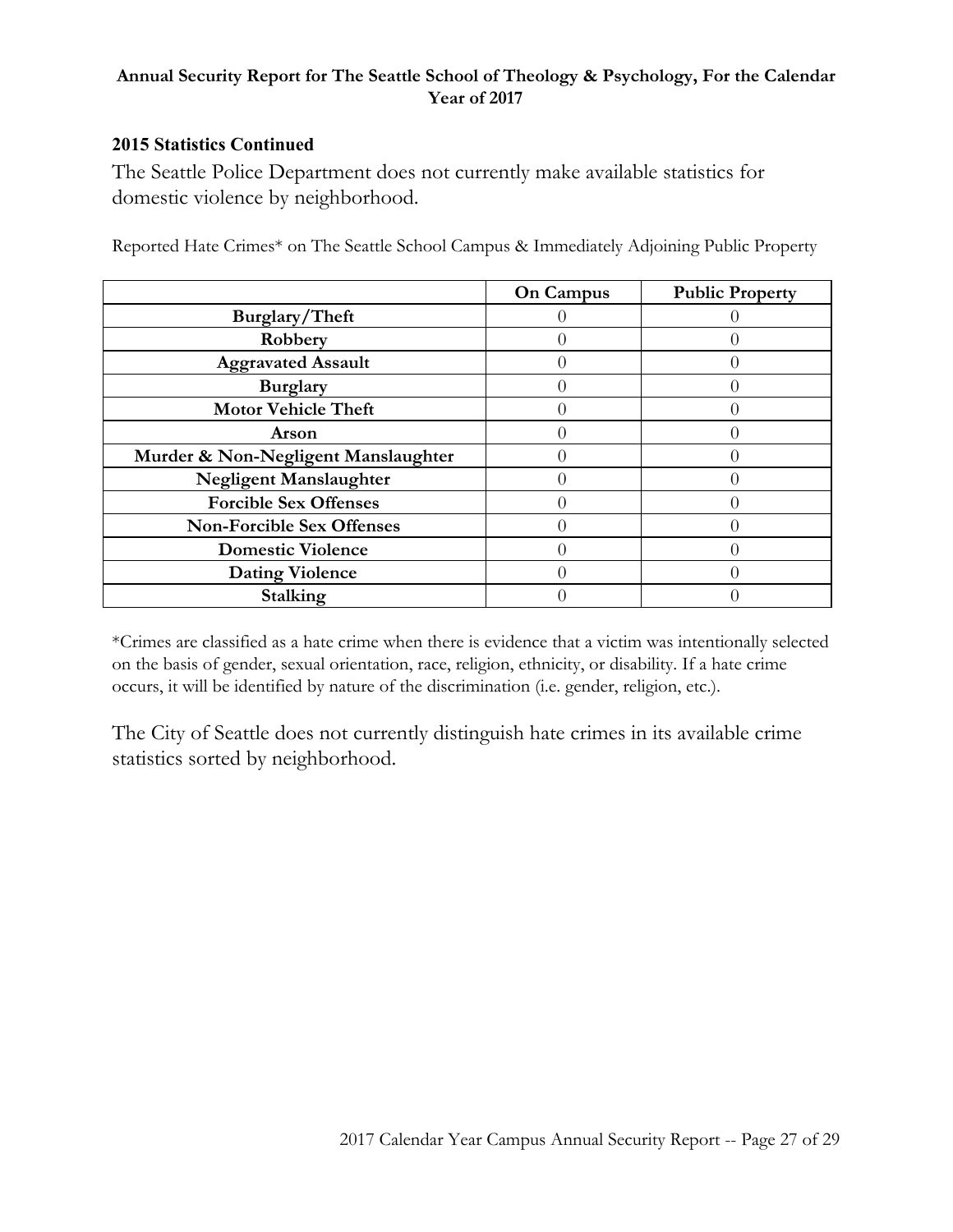## **2016 Statistics**

The following statistics represent data collected by The Seattle School of Theology & Psychology from reports made to The Seattle School and the Seattle Police Department concerning crimes occurring on campus geography (defined as our building and immediately adjoining public property: sidewalks and streets) in the 2015 calendar year. In addition, we have included statistics for the surrounding Belltown neighborhood which are collected from the Seattle Police [Department](https://www.seattle.gov/police/information-and-data/crime-dashboard) website.

| Critics reported to The Seature School on Campus & Immediately Aufoming I upite I toperty |                  |                        |
|-------------------------------------------------------------------------------------------|------------------|------------------------|
|                                                                                           | <b>On Campus</b> | <b>Public Property</b> |
| Burglary/Theft                                                                            |                  |                        |
| Robbery                                                                                   |                  |                        |
| <b>Aggravated Assault</b>                                                                 |                  |                        |
| <b>Burglary</b>                                                                           |                  |                        |
| <b>Motor Vehicle Theft</b>                                                                |                  |                        |
| Arson                                                                                     |                  |                        |
| Murder & Non-Negligent Manslaughter                                                       |                  |                        |
| <b>Negligent Manslaughter</b>                                                             |                  |                        |
| <b>Forcible Sex Offenses</b>                                                              |                  |                        |
| <b>Non-Forcible Sex Offenses</b>                                                          |                  |                        |
| <b>Domestic Violence</b>                                                                  |                  |                        |
| <b>Dating Violence</b>                                                                    |                  |                        |
| Stalking                                                                                  |                  |                        |

Crimes reported to The Seattle School on Campus & Immediately Adjoining Public Property

(Figures based on reports filed with The Seattle School and may or may not correspond to reports filed with police.)

| Reported Hate Crimes* on The Seattle School Campus & Immediately Adjoining Public Property |  |  |  |  |
|--------------------------------------------------------------------------------------------|--|--|--|--|
|                                                                                            |  |  |  |  |

|                                     | <b>On Campus</b> | <b>Public Property</b> |
|-------------------------------------|------------------|------------------------|
| Burglary/Theft                      |                  |                        |
| Robbery                             |                  |                        |
| <b>Aggravated Assault</b>           |                  |                        |
| <b>Burglary</b>                     |                  |                        |
| <b>Motor Vehicle Theft</b>          |                  |                        |
| Arson                               |                  |                        |
| Murder & Non-Negligent Manslaughter |                  |                        |
| Negligent Manslaughter              |                  |                        |
| <b>Forcible Sex Offenses</b>        |                  |                        |
| <b>Non-Forcible Sex Offenses</b>    |                  |                        |
| <b>Domestic Violence</b>            |                  |                        |
| <b>Dating Violence</b>              |                  |                        |
| Stalking                            |                  |                        |